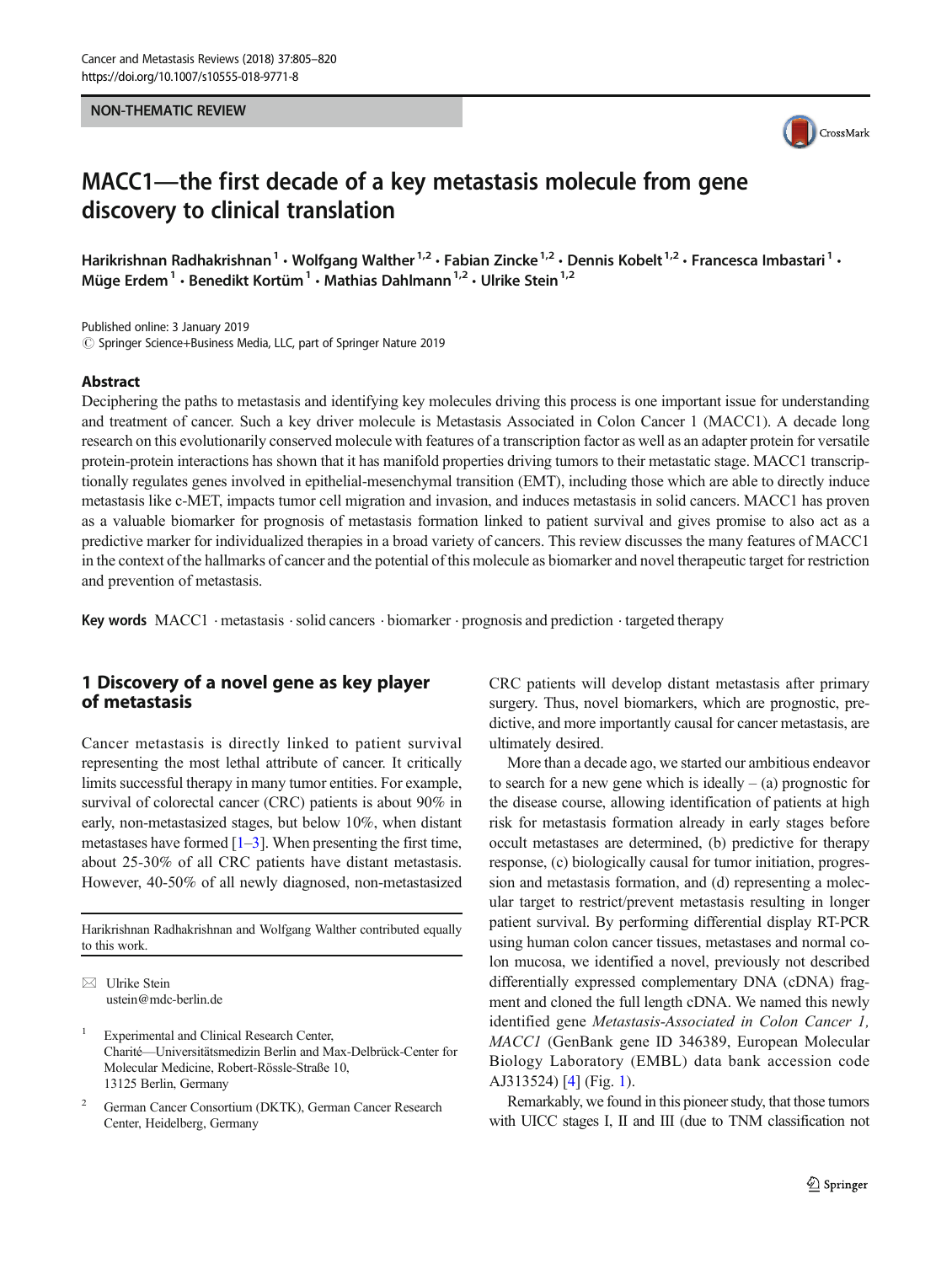<span id="page-1-0"></span>

Fig. 1 Chronicle of MACC1 gene discovery. Time line of key findings regarding MACC1, its importance as biomarker and biological functions

distantly metastasized at the time point of surgery) showed a significantly higher MACC1 expression at the time of diagnosis, if they then developed metachronously (after surgery of the primary tumor) distant metastases, compared to non-metastasizing tumors with lower MACC1 expression of these disease stages. Consistently, the 5-year survival rate for patients with high MACC1 mRNA expression in their primary tumors was only 15%, whereas patients with low MACC1 expression showed a survival rate of 80%. These data provided first hints to have a strong biomarker and key molecule for metastasis in hand.

# 2 Clinical impact of MACC1 as prognostic and predictive biomarker

MACC1 has been established by many groups as key player and biomarker for tumor progression and metastasis in more than 20 solid cancer types, including CRC, bladder, breast, cervical, esophageal, gall bladder, gastric, head/neck, hepatocellular/biliary, lung, nasopharyngeal, ovarian, pancreatic, renal, kidney and tongue squamous cell cancer, as well as glioblastomas and osteosarcomas [\[4](#page-10-0)–[11\]](#page-10-0). Following our initial discovery of MACC1, more than 180 successional papers (PubMed) from groups worldwide were published until today, including meta-analyses on the clinical impact of MACC1 for solid cancers [\[12\]](#page-10-0), tumors of the digestive system [\[13\]](#page-10-0), hepato-cellular cancer (HCC) [\[14\]](#page-10-0), and CRC [[15](#page-10-0)] (Fig. [2\)](#page-2-0). They strongly confirm the prognostic value of MACC1 for tumor progression and metastasis for a broad panel of solid cancer entities, associated with poor patient survival. High MACC1 expression in primary tumors predisposes the development of metachronous metastasis, allowing the early prognosis for metastasis and patient stratification. Furthermore, high circulating MACC1 transcripts or protein levels in liquid biopsies (noninvasive), such as patient's blood, predict tumor progression and metastasis formation. They were found to be linked to shorter survival of CRC, pancreatic, gastric, lung and breast cancer patients [\[16](#page-10-0)–[21](#page-10-0)]. High expression of MACC1 was also demonstrated to predict post-operative recurrence of lung cancer [\[22\]](#page-10-0), cancer recurrence after resection of CRC liver metastases [\[23\]](#page-10-0), and HCC after liver transplantation [\[24\]](#page-10-0).

Importantly, high MACC1 expression was predictive for treatment response towards conventional chemotherapeutics, such as cisplatin for tongue squamous cell cancer [[25](#page-11-0)], glioblastoma multiforme (GBM) [\[26](#page-11-0)], ovarian cancer [[27,](#page-11-0) [28\]](#page-11-0), gastric cancer [[29](#page-11-0)], and lung cancer [[30\]](#page-11-0), oxaliplatin for gastric cancer [\[31](#page-11-0)], and 5-fluorouracil (5-FU) for CRC [\[32,](#page-11-0) [33\]](#page-11-0) and gastric cancer [\[29\]](#page-11-0). High MACC1 expression levels also predicted treatment response to gemcitabine in pancreatic cancer [\[17\]](#page-10-0) and temozolomide/Endothelial-Monocyte-Activating Polypeptide–II (EMAP-II) in GBM [[34](#page-11-0)], as well as poor outcomes after neo-adjuvant chemo-radiotherapy for rectal cancer [\[35](#page-11-0)] and after cryoablation therapy for advanced HCC [\[36](#page-11-0)].

Taken together, MACC1 is proven by many groups for multiple cancer entities as clinically useful prognostic and predictive biomarker.

# 3 Unique structural features and regulation of MACC1

The gene *MACC1* has an overall length of about 82.7 kbp and is located on the complementary strand of the p-arm of human chromosome 7 (7p21.1) between position 20,134,655 and 20,217,390 (GRCh38.p12). MACC1 contains seven exons and six introns, with its last intron harboring MACC1-AS1 on the opposite strand (Fig. [3](#page-3-0)), giving rise to a long non-coding (lnc) RNA with complementary sequence to MACC1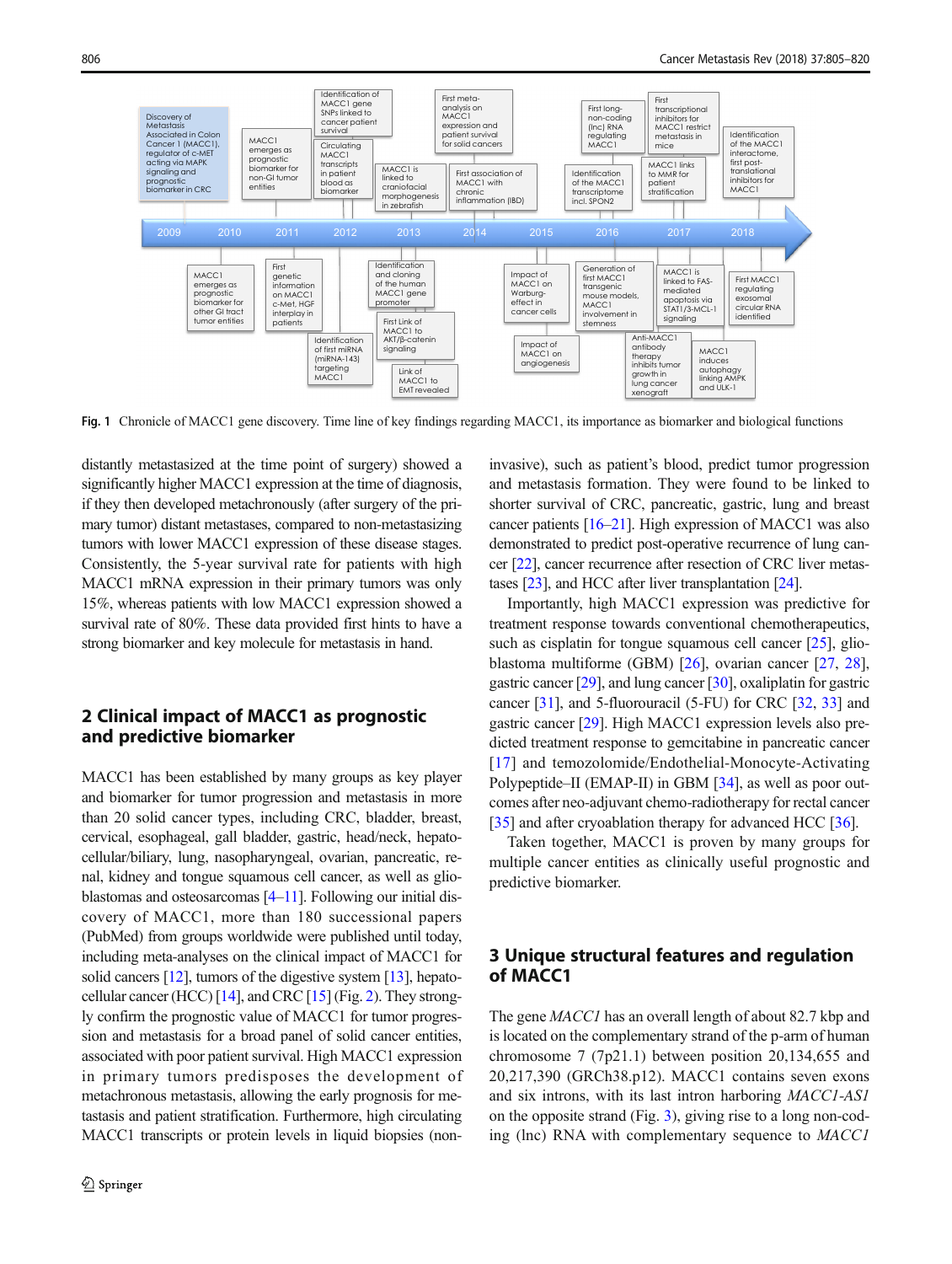<span id="page-2-0"></span>

Fig. 2 Overview of published analyses (PubMed) on MACC1 biological functions and clinical significance. The numbers reflect publication frequencies for specific solid tumor entities indicated in red circles. Further meta-analyses prove MACC1 as a prognostic biomarker for solid cancers

[\[37,](#page-11-0) [38\]](#page-11-0). Neighboring regions at chromosome 7p21 comprise other tumorigenic and metastasis associated genes, like Twist neighbor (TWISTNB), Twist-related protein 1 (TWIST1), and Integrin beta 8 (ITGB8) [[5\]](#page-10-0).

Transcription of MACC1 and subsequent splicing generate a 76.8 kbp mRNA, encoding a protein of 852 amino acids (aa). Alternative splicing of MACC1 has been found in cDNA libraries, but mostly not considered to generate any protein except full length MACC1 with alterations only in the untranslated regions (UTRs) [[39](#page-11-0)].

The 852 aa MACC1 protein shows five predicted structural domains. The most N-terminal protein structures harbor similarities to a domain found in zonula occludens 1 and uncoordinated protein 5 (ZU5) and a domain common in uncoordinated protein 5 (Unc5), p53-induced death domain protein 1, and ankyrins (UPA). More C-terminally, an Src homology 3 (SH3) domain is predicted, followed by a tandem of death domains (DD) [[4,](#page-10-0) [37](#page-11-0), [39\]](#page-11-0). Interestingly, the pattern of ZU5- UPA-DD is found in a variety of proteins with different cellular functions, ranging from cytoskeletal anchors, transmembrane receptors to apoptosis promoting factors. Most similar to MACC1 in domain architecture, but also in nucleic and amino acid sequence is SH3BP4/TTP, which is involved in receptor internalization and recycling [[40](#page-11-0)].

When looking at potential linear protein interaction motifs, the rather unstructured N-terminus of MACC1 contains similar interaction motifs for clathrin mediated endocytosis (clathrin box, NPF, DPF) as seen in the MACC1 homolog SH3BP4/ TTP, but also proline-rich motifs (PxPxP, KxxPxxP) located N-terminally of the MACC1-SH3 domain [\[1](#page-10-0), [4\]](#page-10-0).

MACC1 expression is regulated on the transcriptional and post-transcriptional level. The MACC1 promoter (up to 1000 bp from transcription start site, TSS) contains binding elements of the transcription factors AP1, C/EBP, and SP1, which all contributed to the expression of MACC1 [[41](#page-11-0)] (Fig. [3](#page-3-0)). Additional binding elements for the YB-1 transcription factor have been reported further upstream of the MACC1-TSS in lung cancer cells [\[42\]](#page-11-0). Interestingly, intracellular calcium signaling is also involved in MACC1 expression regulation, as the knock-down of key factors of store-operated  $Ca<sup>2+</sup>$  entry resulted in reduced MACC1 levels in gastric cancer [\[43](#page-11-0)]. The presence and activity of more distant regulatory elements is not reported so far, but any progress on this topic will contribute to better understand tissue specific- and timedependent regulation of MACC1 transcription.

Knowledge on post-transcriptional regulation of MACC1 expression emerged in the last years, acting via either stabilization or destabilization of MACC1-mRNA (Fig. [3\)](#page-3-0). Elevated expression of MACC1-AS1, a lncRNA, stabilizes mRNA levels of MACC1 via the AMPK/Lin28 pathway and therefore increases MACC1 protein expression [\[38](#page-11-0)]. Similarly, depletion of ZFP36, an RNA destabilizing protein recognizing ARE sequences in the 3′-UTRs of ZEB1, SOX9, and MACC1, stabilized MACC1 mRNA levels [44]. Furthermore, a multitude of microRNAs (miRNA/miR) has been found to strongly reduce MACC1 expression: miR-141 [\[45](#page-11-0)], miR-143 [[46](#page-11-0)–[48\]](#page-11-0), miR-200a [[49](#page-11-0)], miR-218 [[50\]](#page-11-0), miR-338-3p [\[51](#page-11-0)–[54\]](#page-12-0), miR-433 [\[55](#page-12-0)], miR-485 [[56](#page-12-0)], miR-497 [[57\]](#page-12-0), miR-574-5p [\[58](#page-12-0)], miR-590-3p [[34\]](#page-11-0), miR-598 [\[59](#page-12-0)], and miR-944 [\[60,](#page-12-0) [61](#page-12-0)]. Epigenetic modifications were described as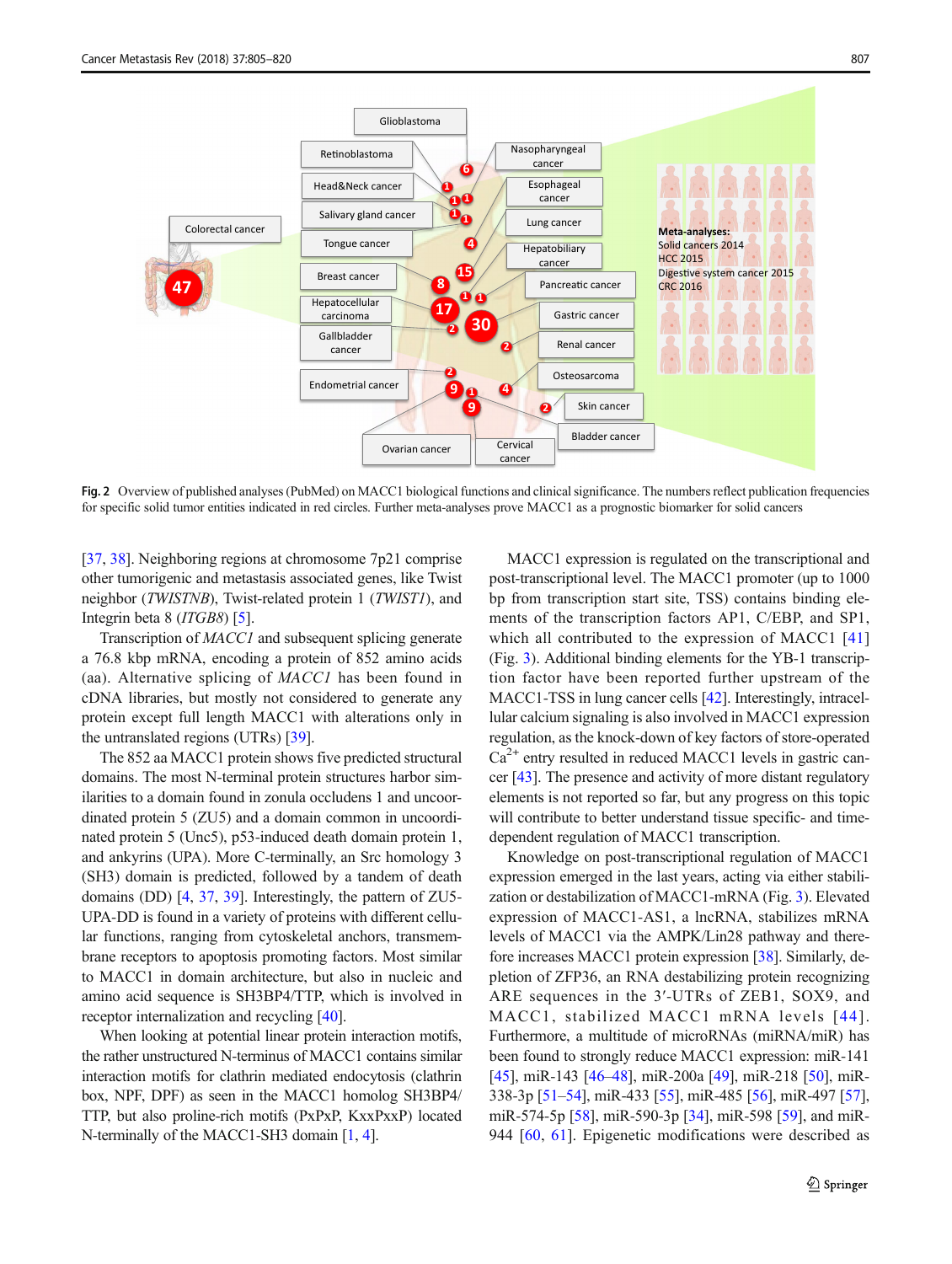<span id="page-3-0"></span>

Fig. 3 Schematic representation of MACC1 regulation. MACC1 expression is transcriptionally regulated by the MAPK pathway through its consensus AP1 and SP1 binding sites on MACC1 promotor. SOX17 has been shown to repress MACC1 expression by directly binding to its promotor, whereas PIM3 and LMP1 showed its effect on activating MACC1 expression. MACC1 is post-transcriptionally repressed by

mechanisms regulating MACC1 expression. DNA methylation arrays, performed with respect to the CRC metastatic potential, revealed MACC1, besides other important genes such as KRAS, genes of the Rho family of GTPases, and c-MET [\[62\]](#page-12-0). Further, hypermethylation of MACC1 regulating miR-218 was shown. Consequently, treatment with methyltransferase inhibitor 5-azacytidine induced miR-218 expression leading to inhibition of its target MACC1 [[50](#page-11-0)].

Very recently, the circular RNA PDE8A has been shown to increase MACC1 levels in pancreatic cancer by competitive miR-338 binding, counteracting its inhibitory effect on MACC1 expression [[63](#page-12-0)].

Once translated and folded, MACC1 is highly likely also a target of post-translational modifications (PTM) that regulate its cellular localization, activity, binding affinity of interaction partners, or protein stability. Several sites of PTM, like phosphorylation, glycosylation, or covalent attachment of ubiquitin/-like modifiers, are predicted by current algorithms.

The tight expression regulation of MACC1 in normal tissues and its deregulated expression in cancer tissues highlight the role of MACC1 in metastasis formation and support its clinical relevance. Furthermore, its unique pattern of structural domains, linear motifs, and potential PTMs are suggesting a multitude of potential protein interactions, which allows

plethora of miRNAs (miRs) that bind to its corresponding consensus sequences in the 3′UTR of MACC1. The long non-coding RNA (lncRNA) XIST and exosomal circular RNA (circ-PDE8A) increase MACC1 expression by antagonizing their miR targets miR-497 and miR-338, respectively, whereas lncRNA MACC1-AS1 increases MACC1 expression by stabilizing its mRNA transcript

MACC1 to act in many cellular mechanisms, including hallmarks of cancer, like proliferation, invasion, inhibition of apoptosis and treatment resistance [\[4](#page-10-0), [40](#page-11-0)].

# 4 The hallmarks of cancer: how a novel gene came into the play

Hanahan and Weinberg's cancer hallmarks provide a comprehensive list of events that outline and dictate the transformation of a normal tissue into an aggressive and malignant tumor [\[64](#page-12-0), [65\]](#page-12-0). Numerous genes were shown to be essential contributors to the hallmarks of cancer as they influence cell signaling, tumor growth, progression, and metastasis. Here, we describe how the novel gene MACC1 also plays a central role in equipping cells with a malignant phenotype by inducing or promoting the following hallmark capabilities: inducing invasion and metastasis, sustained proliferative signaling, evading growth suppression, resisting cell death, inducing pro-tumor inflammation, preventing immune-attack, inducing tumor angiogenesis, promoting metabolic re-programming, and contributing to replicative immortality and genomic instability (Fig. [4](#page-4-0)). The molecular mechanisms by which MACC1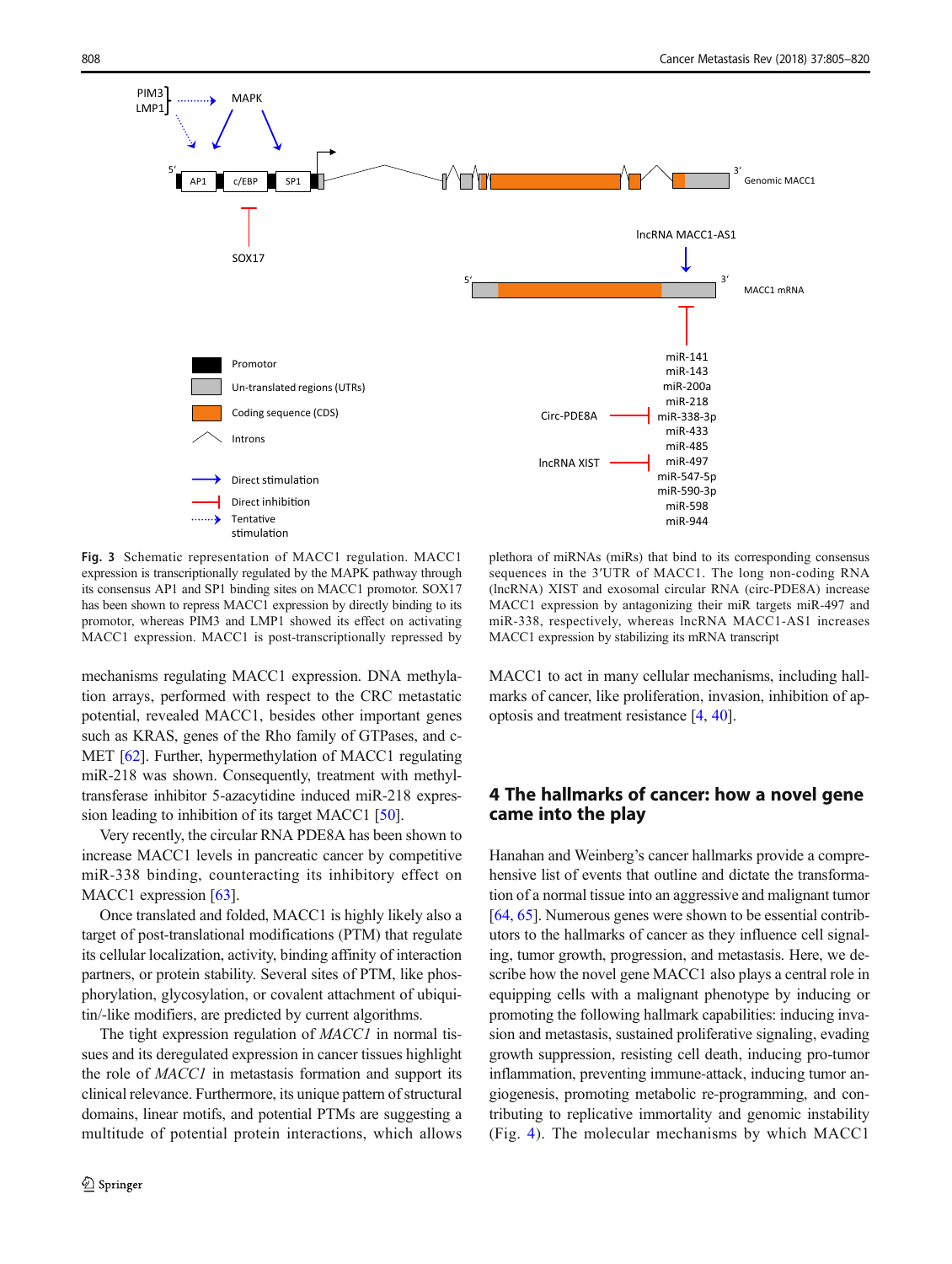<span id="page-4-0"></span>

Fig. 4 Schematic representation of MACC1 impact in the hallmarks of cancer. MACC1 elicits and associates with the cancer hallmark characteristics through involvement and activation of various signaling mechanisms and biological features of cancer. The key components

through which MACC1 impacts each cancer hallmark are highlighted in uniformly color-coded boxes. The image of MACC1 3D structure was predicted using Protein Homology/ anologY Recognition Engine V  $2.0$  (Phyre<sup>2</sup>)

causally supports these hallmark capabilities are discussed in detail under each section (Fig. [5](#page-5-0)).

## 4.1 Activation of invasion and metastasis: the travel agent MACC1

Metastasis is a highly orchestrated process involving cancer cell migration, local invasion, intravasation, systemic dissemination, extravasation, and settlement of secondary tumors in distant organs in virtually all solid tumors [\[65](#page-12-0)].

MACC1, frequently overexpressed in primary tumors, has proven to predict metachronous metastasis and reduced recurrence-free, as well as overall survival independently of established clinicopathological criteria in CRC [\[4\]](#page-10-0) and in many other solid cancer entities (CRC [\[35,](#page-11-0) [66\]](#page-12-0); gastric [[67](#page-12-0)]; lung [\[22,](#page-10-0) [68\]](#page-12-0); HCC [\[36,](#page-11-0) [69](#page-12-0), [70](#page-12-0)]; breast [\[71,](#page-12-0) [72\]](#page-12-0), renal [[73](#page-12-0)]; bile duct [\[74](#page-12-0)]; ovarian [\[75\]](#page-12-0); and cervical cancer [\[76\]](#page-12-0); as well as GBM [\[77,](#page-12-0) [78](#page-12-0)]; and osteosarcoma [[79](#page-12-0)], reviewed in [[6](#page-10-0)]). MACC1 expression increases as the tumor progresses from adenoma to carcinoma [\[4,](#page-10-0) [21](#page-10-0), [80](#page-12-0), [81\]](#page-12-0), during which the primary tumor loses epithelial features, establishes an invasive front towards the underlying tissue, and eventually disseminates circulating tumor cells (CTCs) into blood and lymphatic vessels. In advanced tumors, MACC1 expression is enriched at the invasive front and tumor buds in CRC [\[80](#page-12-0)], as well as in CTCs [\[81](#page-12-0)]. As MACC1 induces cell motility [\[4\]](#page-10-0), its expression at the invasive front and in CTCs strengthens the role of MACC1 as a causative driver of tumor cell invasion and metastasis.

We have observed in vivo that transgenic overexpression of MACC1 led to transition of sporadic non-invasive adenomas to carcinomas in the intestine of  $APC^{Min}$  mice [[82\]](#page-13-0). The resulting *vil-MACC1/APC<sup>Min</sup>* tumors were greatly enriched in genes associated with re-modulation of the extracellular matrix (PLAU, MMP7, MMP9), key players driving tissue invasion and metastasis [\[83](#page-13-0)]. Further, xenograft models of MACC1-overexpressing CRC cells showed strong increase in number and size of hepatic metastases [\[4,](#page-10-0) [84\]](#page-13-0).

Mechanistically, MACC1 is a transcription factor of c-MET, positioning this molecule atop a MACC1/HGF/c-MET axis orchestrating EMT in CRC [\[4](#page-10-0), [85\]](#page-13-0), ovarian cancer [\[86](#page-13-0), [87\]](#page-13-0), Klatskin tumors [\[74\]](#page-12-0), gastric cancer [\[88](#page-13-0)], HCC [[89\]](#page-13-0), and GBM [[77](#page-12-0)]. Through c-MET/AKT signaling, MACC1 induces the EMT-associated transcription factors TWIST1 and TWIST2 and promotes migration, invasion, and neovascularization in gastric cancers [\[90,](#page-13-0) [91\]](#page-13-0). The functionality of this MACC1/c-MET/AKT axis is demonstrated in various cancers by miR-598 [[59\]](#page-12-0), miR-944 [\[60,](#page-12-0) [61](#page-12-0)] and miR-338-3p, which unequivocally reduced c-MET and pAKT expression by targeting MACC1. miR338-3p, targeting both ZEB2 and MACC1, inhibits EMT in gastric cancer, an effect reversible by exogenous overexpression of either ZEB2 or MACC1, where the latter restored expression of c-MET and pAKT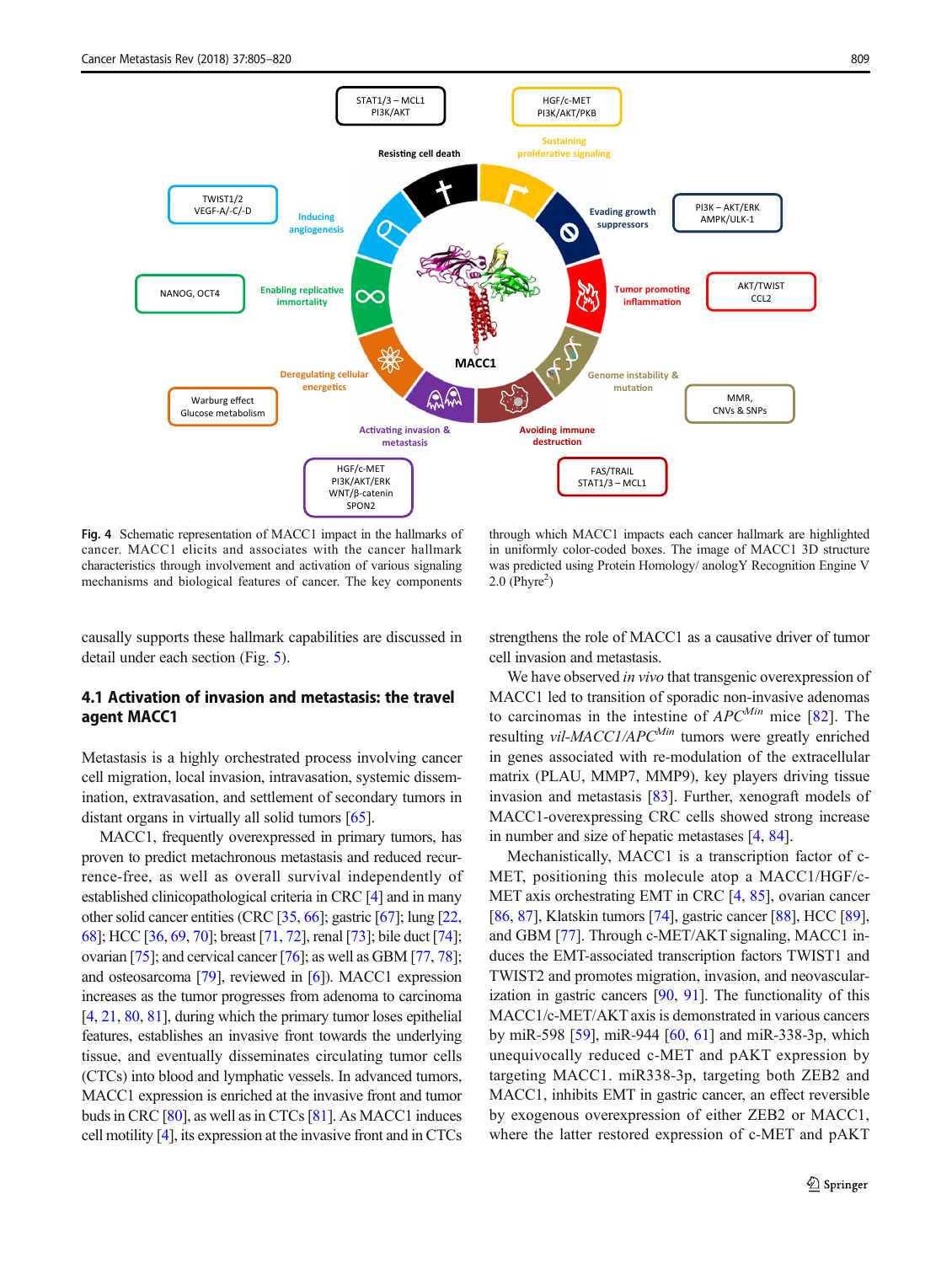<span id="page-5-0"></span>Fig. 5 MACC1 effectors, signaling mechanisms, and biological responses. MACC1 is involved in various cancer hallmark capabilities, such as proliferation, metastasis, metabolic de-regulation, apoptosis resistance, angiogenesis, and stemness through transcriptional activation of its key target molecules c-MET, NANOG, and SPON2. In particular, c-MET upregulation by MACC1 is central in activating various downstream signaling mechanisms, such as MEK/ERK, PI3K/AKT/β-catenin, STAT1/3, and TWIST/VEGF, which results in enhancement of various cellular processes associated with oncogenic transformation, tumor progression, and metastasis. Further, NANOG upregulation induces stemness features and SPON2 induces metastatic dissemination



and promoted EMT-specific gene regulation [[51\]](#page-11-0). Overall, PI3K/AKT signaling emerges as a main hub for the effect of MACC1 on EMT, as increased pAKT was accompanied by markers of mesenchymal differentiation (downregulated E-cadherin, enhanced N-cadherin, α-smooth muscle actin, and vimentin) and matrix remodeling (upregulated MMP2 and MMP9) in several cancer types [[76](#page-12-0), [89,](#page-13-0) [92](#page-13-0)–[95\]](#page-13-0). Potentially, also through inactivation of PTEN, MACC1 expression increased the phosphorylation of AKT in osteosarcoma cells and esophageal cancer [[79,](#page-12-0) [96](#page-13-0)]. Consistently, in nasopharyngeal cancer, MACC1 overexpression correlated positively with abundance of activated AKT in tumor sections. Additionally, the kinase AKT itself is intimately linked to canonical WNT signaling by stabilizing β-catenin and promoting its nuclear accumulation  $[92, 97-99]$  $[92, 97-99]$  $[92, 97-99]$  $[92, 97-99]$  $[92, 97-99]$  $[92, 97-99]$ . WNT/ $\beta$ -catenin signaling itself is inappropriately active in many cancers and promotes cell plasticity and motility by direct induction of EMT genes, such as SNAIL1/2, TWIST1/2 and even suppressing CDH1 (Ecadherin) on a transcriptional level [[100](#page-13-0)–[102](#page-13-0)]. By activation of AKT and subsequent GSK3β inhibition, MACC1 stabilizes β-catenin and enhances migration and invasiveness of cancer cells in vitro and in vivo [[92](#page-13-0), [93\]](#page-13-0).

Taken together, critical steps in invasion and metastasis formation of solid cancers are orchestrated by MACC1. Its elevated expression in the primary tumor when benign adenomas turn into carcinomas, its enrichment at the invasive tumor front and CTCs, the MACC1-dependent induction of EMT-associated transcription factors and signaling pathways, and the expression of ECM modulating factors result in increased cellular motility and enhanced tumor invasiveness. This combination drives the lethal spread of tumor cells to local and distant organs, rendering MACC1 a promising target to treat metastasis formation early in tumor development, and thus potentially improves patient outcome.

# 4.2 Sustained proliferative signaling: MACC1 keeps cancer cells growing

Sustained proliferation is a fundamental feature of cancer whereby cells undergo uncontrolled cell growth and division cycles. Cancer cells fuel proliferative signaling through upregulation of growth factor ligands and activation of receptors or its downstream receptor tyrosine kinase (RTK) signaling [\[64,](#page-12-0) [65\]](#page-12-0). The first study on MACC1 revealed the impact of this gene on cancer cell proliferation, since CRC cells with ectopic overexpression of MACC1 showed increased growth in vitro and in vivo [\[4](#page-10-0)]. More importantly, MACC1 was shown to be the transcriptional activator of c-MET, the receptor tyrosine kinase promoting HGF/c-MET signaling for proliferation. This increased c-MET signaling triggers downstream GAB1- SHP2-ERK/MAPK and PI3K/AKT-axes resulting in increased cell proliferation [\[4,](#page-10-0) [103](#page-13-0)]. Moreover, MACC1 itself is regulated by active ERK signaling via the transcription factors AP1 and SP1 [\[41,](#page-11-0) [104](#page-13-0), [105](#page-13-0)]. In this context, the MACC1/ HGF/c-MET/ERK/MACC1 positive feed-back loop might represent a self-sustaining proliferation mechanism in cancer thereby contributing to tumor progression.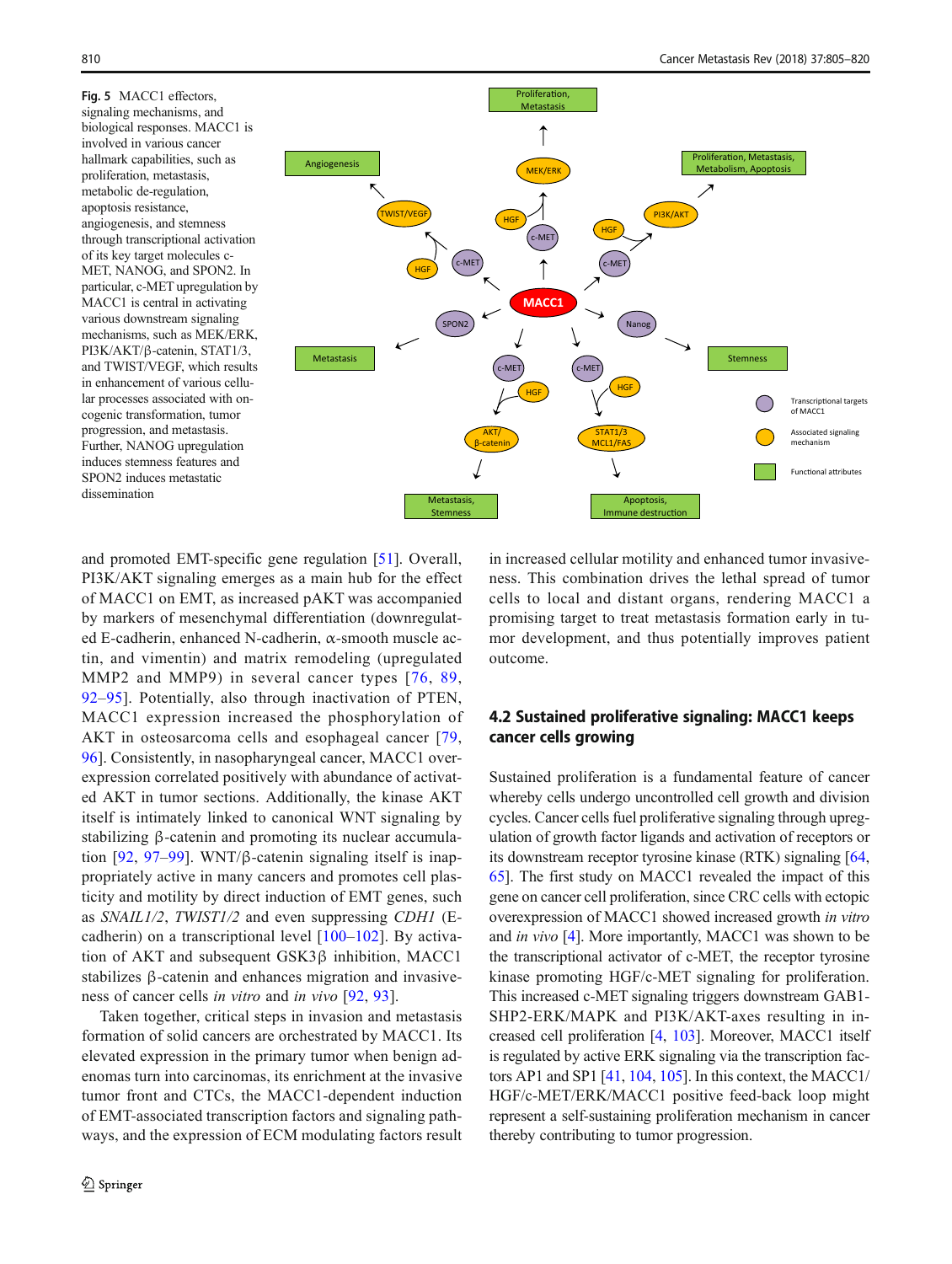MACC1 induced PI3K/AKT signaling increases the expression of WNT target genes, such as c-MYC, cyclin D1/E, MMP2, and MMP9, with concomitant increase in cell proliferation in vitro and in vivo [\[30,](#page-11-0) [76](#page-12-0), [79,](#page-12-0) [88](#page-13-0), [89,](#page-13-0) [92](#page-13-0)–[94](#page-13-0), [106,](#page-13-0) [107\]](#page-13-0). Consistently, intestine specific MACC1 transgenic mice (vil-MACC1/APC<sup>Min</sup>) showed sporadic development of bigger tumors with strong Ki-67 staining, indicating tumor cell hyper-proliferation. Transcriptomic analysis and validation of tumor tissues from MACC1 transgenic mice showed increased expression of WNT target genes, including VEGF-A and matrix degrading proteases MMP7 and MMP9 [\[82\]](#page-13-0). The MMPs are known to induce proliferation by increasing the spatial bioavailability of growth factors whereas VEGF is known to induce tumor cell proliferation in a cell autonomous and angiogenesis-independent manner [\[65,](#page-12-0) [108](#page-13-0)]. By contrast, this MACC1-dependent proliferative signaling was inhibited by RNAi and several MACC1-destabilizing miRNAs [\[17](#page-10-0), [45,](#page-11-0) [51](#page-11-0), [52](#page-11-0), [55](#page-12-0), [58](#page-12-0)]. However, MACC1-stabilizing lncRNAs (XIST and MACC1-AS1) and circRNA (PDE8A) induced sustained MACC1-dependent proliferation [[38,](#page-11-0) [57](#page-12-0), [63](#page-12-0)]. Taken together, numerous studies clearly show that MACC1 supports tumor aggressiveness by inducing sustained proliferation in both growth factor dependent and independent manner by modulating different signaling pathways.

### 4.3 Evading growth suppression: break release by MACC1

Cancer cells develop the ability to circumvent or overcome the strictly controlled mechanisms of cell proliferation which shifts them into a continuous growth state leading to extensive cell expansion and spread [\[65\]](#page-12-0). The cell cycle represents one of the essential and tightly regulated mechanisms governed by different upstream cascades including tumor-suppressor proteins (e.g. p53, Rb and PTEN) and further driving or inhibiting factors, such as cyclin-dependent kinases, cyclins, CIP, KIP and c-MYC [[109](#page-13-0)–[111\]](#page-14-0). In this context, MACC1 was shown to induce  $G_1/S$ -phase progression in different cancer models, whereas MACC1 silencing led to  $G_0/G_1$  arrest [[79,](#page-12-0) [112,](#page-14-0) [113](#page-14-0)]. Cell cycle progression is mediated via MACC1-dependent PI3K/ AKT signaling which regulates  $G_1/S$ -phase transition and the expression of crucial target genes, such as cyclin B, D1, D2, E, c-MYC, and SPON2 [[30](#page-11-0), [79,](#page-12-0) [92](#page-13-0)–[94](#page-13-0), [112](#page-14-0)–[114](#page-14-0)]. Most interestingly, in hepatocellular and nasopharyngeal tumors, a positive correlation between MACC1 and pAKT expression was shown, substantiating the clinical relevance of MACC1-dependent activation of AKT signaling [[30,](#page-11-0) [79](#page-12-0), [92](#page-13-0), [115](#page-14-0)]. Consistently, MACC1 silencing increased the expression of PTEN, a well-established tumor suppressor, thereby attenuating the downstream PI3K/ AKT signaling and subsequently triggering growth suppression [[96\]](#page-13-0). Taken together, MACC1 enables cancer cells to progress through  $G_1/S$ -phase and to evade from growth suppression by inhibiting tumor-suppressor PTEN, thereby activating PI3K/AKT signaling which in turn regulates key cell cycle proteins.

#### 4.4 Resisting cell death: survive with MACC1

Dysregulated apoptosis mechanisms enable cancer cells to acquire resistance towards programmed cell death stimuli of intrinsic and extrinsic origin [[64,](#page-12-0) [65](#page-12-0)]. Numerous studies have linked MACC1 to cancer escaping from apoptosis. MACC1 silencing *in vitro* increased the number of cells with Annexin-V positivity as well as activation of caspases (caspase 8, 9, 3 and 7) and PARP. Consistently, MACC1 silencing decreased the expression of anti-apoptotic proteins BCL2 and MCL1, whereas the expression of pro-apoptotic proteins BAX and BAD was increased [[93,](#page-13-0) [96,](#page-13-0) [112,](#page-14-0) [115](#page-14-0)–[117](#page-14-0)]. In vivo, MACC1 silencing induced the apoptotic phenotype, such as increased cleaved caspase 3 expression and DNA fragmentation in HCC and cervical cancer xenografted tumors [\[115](#page-14-0)–[117\]](#page-14-0). In patient-derived tumor specimens of CRC and pancreatic cancer, MACC1 expression positively correlated with that of MCL1. Consistently, MACC1 silencing decreased MCL1 expression thereby inducing apoptosis in cancer cells in a BAX/BAD-dependent manner upon death receptor stimulation by FASL and TRAIL [[117](#page-14-0)]. MACC1 inhibits cell death by inducing pro-survival signaling in a tissue- and context-dependent manner. The MACC1-dependent MCL1 regulation and sensitization to death receptor activation was mediated through STAT1/3 signaling [\[117\]](#page-14-0). MACC1 activates PI3K/AKT signaling and regulates the expression of BCL2, BAX, BAD and caspase 3 in CRC, HCC and nasopharyngeal cancer cells [[92,](#page-13-0) [93,](#page-13-0) [115](#page-14-0)], whereas in ovarian and pancreatic cells MACC1 induced MEK/ERK pro-survival signaling, thereby regulating the expression of BCL2 and activation of caspase 3, caspase 9 and PARP [\[17,](#page-10-0) [86\]](#page-13-0).

Genotoxic stresses originating from reactive oxygen species (ROS) or from therapy-induced DNA adducts eliminate cancer cells by activation of apoptosis. Interestingly, chemotherapy (taxol, 5-FU and cisplatin)-resistant tumors exhibited an enrichment of MACC1 expressing cells, which were resensitized by disrupting the HGF/c-MET/AKT pro-survival signaling upon MACC1 silencing [[26](#page-11-0), [29](#page-11-0), [116](#page-14-0), [118](#page-14-0)]. Moreover, MACC1 silencing sensitized pancreatic cancer cells to gemcitabine treatment through inhibition of MEK/ ERK signaling [[17\]](#page-10-0). These observations suggest a central role of MACC1 in the regulation of major survival pathways, such as PI3K/AKT, MEK/ERK and STAT, thereby enabling cancer progression via imparting resistance to cell death. Hence, inhibiting MACC1 in combination with chemotherapy or checkpoint inhibitors might present a novel attractive strategy to treat therapy-resistant and –refractory tumors.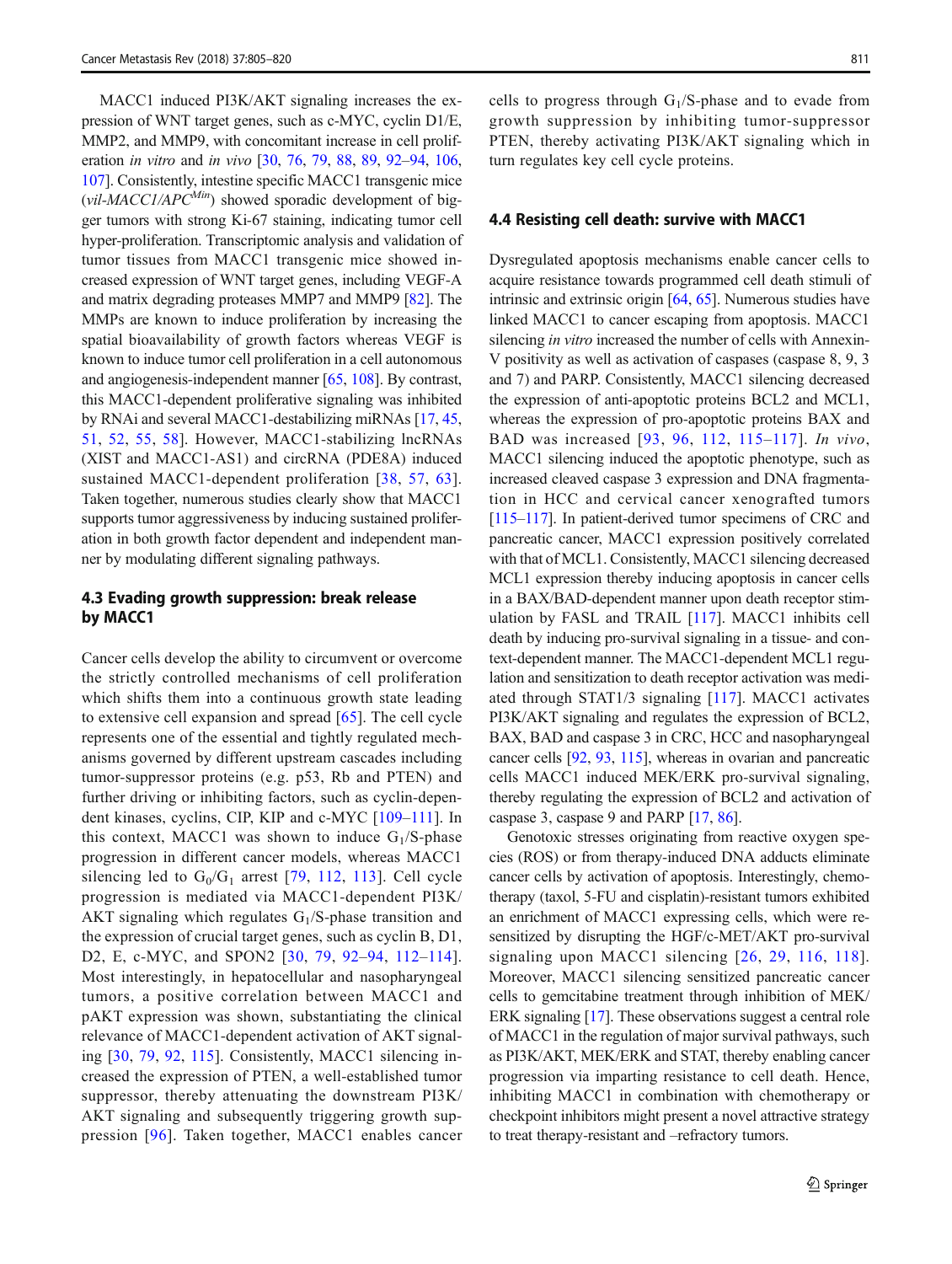#### 4.5 Immune destruction: shielding cancer by MACC1

Immune surveillance controls tumor emergence and also metastatic spread by immune destruction of transformed cells. In turn, tumors develop escape mechanisms to circumvent such destruction. In this regard, MACC1 was found as a modulator of FASL- and TRAIL-mediated apoptosis [[117\]](#page-14-0). FASL and TRAIL are important mediators of immune surveillance and serve as important molecules for the success of checkpoint inhibitor therapy [[117,](#page-14-0) [119,](#page-14-0) [120](#page-14-0)]. MACC1-mediated down-regulation of FAS and upregulation of MCL1 via the STAT1/3 signaling provide first indication for the potential link between this metastasis-promoting gene and immune escape. Other studies also supported the anti-apoptotic activity of MACC1, protecting tumor cells from apoptotic signaling and aiding survival [\[92](#page-13-0)]. Furthermore MACC1 might interfere with immune attacks via activation of TIMP1/2, that in turn recruits tumor-associated macrophages (TAMs) [[121](#page-14-0)]. TAMs create a pro-cancerous microenvironment and can support tumor escape from immune destruction by secretion of cytokines (e.g., IL1, IL6, TNF- $\alpha$ ) and growth factors (e.g., TGF-β), which dampen T cell activity and T cellmediated tumor destruction [\[121](#page-14-0)–[123\]](#page-14-0).

In conclusion, MACC1 not only promotes metastatic spread but might also protect metastasis from immune destruction for their establishment at distant sites. In the light of check-point immune therapies, targeting MACC1 might add to design of new combinatorial concepts to improve immune surveillance of tumors.

### 4.6 Pro-tumor inflammation: MACC1 conditions microenvironment

Inflammation significantly affects aspects of malignancy, such as proliferation, survival of cancer cells, angiogenesis and metastasis [[124](#page-14-0)]. This is supported by the fact that chronic inflammation promotes development of CRC, particularly patients with inflammatory bowel disease (IBD) show increased risk for CRC [\[125](#page-14-0)]. Interestingly, the analyzed regions of genetic alterations in IBD patients mapped one such region to MACC1 [\[126\]](#page-14-0), providing first clues on the impact of MACC1 in inflammation and cancer development. Recently, MACC1 was associated with IBD by detecting increased MACC1 and c-MET expression in patient tissues with IBD-associated dysplasia [[127](#page-14-0)]. First indications for a function of MACC1 in cancer-promoting inflammation came from the data that MACC1 transcriptionally induces TWIST1/2 [[90](#page-13-0)], genes known to promote macrophage recruitment [\[128](#page-14-0)]. In turn, tumor-associated macrophages promote angiogenesis and restructure tumor microenvironment to support metastasis [\[121](#page-14-0)]. This indicates that MACC1 not only associates, but actively interacts with key events of cancer-promoting inflammation.

# 4.7 Genome instability and mutations in cancer: MACC1 loves the defects

Genome instability, an emerging hallmark of cancer [\[65](#page-12-0)], is tightly connected to MACC1-induced cancer development, progression and metastasis. Recently, a study on stage II CRC patients revealed that MACC1 together with markers of genomic instability, such as mismatch repair (MMR), predict response to adjuvant 5-FU-based chemotherapy [[33\]](#page-11-0). MACC1 expression stratifies CRC patients with unfavorable pMMR status. Patients with pMMR/ MACC1-low tumors have a similar favorable prognosis to those with dMMR. This further indicates potential functional liaisons between MACC1 and genomic instability [\[66,](#page-12-0) [80,](#page-12-0) [129](#page-14-0)].

Single nucleotide polymorphisms (SNPs) were identified in intronic regions 1, 2, and 6 as well as in the coding region of MACC1 in CRC [[130](#page-14-0)–[132](#page-14-0)], breast cancer (rs1990172, rs975263, rs373515 [[72\]](#page-12-0); rs1990172, rs975263, rs3735615, rs4721888 [[133](#page-14-0)]), and HCC (rs1990172, rs975263, rs3735615, rs4721888, rs2241056 [\[134\]](#page-14-0)). Some of these SNPs were found to be clinically relevant and were linked to shorter patient survival as well as increased risk for metachronous metastasis for patients younger than 60 years with stage I or II CRC tumors (rs1990172, rs975263), increased risk of recurrence after liver transplantation (rs1990172, rs975263), and increased risk for progression or death in breast cancer (rs1990172, rs975263).

The impact of MACC1 copy number variations (CNVs) was studied in CRCs patients [[135](#page-14-0)]. Increase in CNVs correlated with MACC1 expression levels and unfavorable tumor characteristics, like lesion size, multiple metastases, and detection of intravascular metastatic cells.

Taken together, SNPs and CNVs of MACC1 might have prognostic value for cancer patients and may be used in the future as biomarkers, in addition to the MACC1 expression levels. The combinatorial use of MMR status and MACC1 expression levels might serve as predictive biomarkers for treatment decisions for 5-FU-based chemotherapy of stage II CRC patients.

#### 4.8 Inducing angiogenesis: MACC1 goes with the flow

Tumor angiogenesis is the process by which cancer cells reactivate the angiogenic switch in a constitutive manner, resulting in neo-vascularization to support nutrient as well as oxygen supply and metabolic waste expulsion from the neoplastic tissue [\[64,](#page-12-0) [65\]](#page-12-0). The angiogenic process is tightly regulated by vascular endothelial growth factors (VEGFs),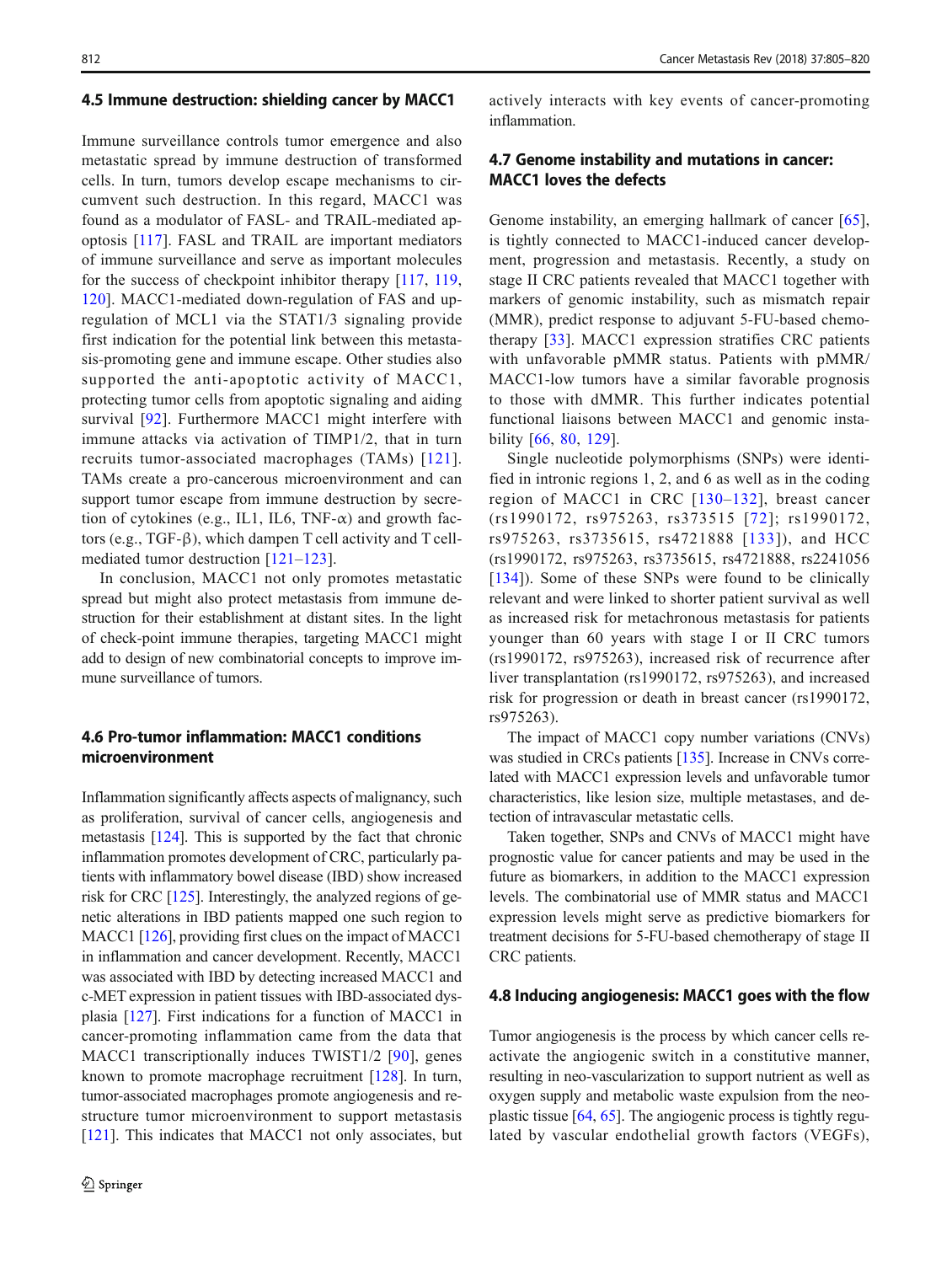angiopoietin1, angiopoietin2 and their cognate receptors (VEGFR1, VEGFR2, VEGFR3, and Tie2) that coordinate the differentiation, proliferation and migration of cells to form new blood and lymphatic vessels [\[136](#page-14-0)–[138\]](#page-14-0). High MACC1 expression was correlated with increased microvessel density and tumor recurrence in patients with gastric cancer. Molecular analysis showed that MACC1 induces expression of VEGF-A, a key protein involved in vasculogenesis, through upregulated TWIST1 expression [\[91\]](#page-13-0). Consistently, MACC1 silencing by miR-338-3p reduced VEGF expression with a concomitant decrease in tube formation in vitro and angiogenesis in chorioallantoic membrane (CAM) assay [\[52\]](#page-11-0). Therefore VEGF signaling downstream of MACC1 dictates endothelium-dependent tumor angiogenesis [[91\]](#page-13-0).

Interestingly, MACC1 also induces endothelium-independent angiogenesis through vasculogenic mimicry, whereby tumor cells form endothelial–like vasculature to maintain blood supply. MACC1 expression correlated with vasculogenic mimicry density and expression of its markers VE-cadherin as well as TWIST1/2 in gastric cancer tissues [[90](#page-13-0)]. Moreover, silencing of MACC1/TWIST1/ TWIST2 inhibited vasculogenic mimicry in gastric cancer xenograft models, which was also mimicked by c-MET inhibitor treatment [\[90](#page-13-0)]. This suggests a MACC1/HGF/c-MET/TWIST/VEGF signaling axis central to endotheliumdependent and -independent tumor angiogenesis. An auxiliary angiogenic function of MACC1-induced VEGF signaling is lymphogenesis and promotion of lymphatic metastasis through VEGF-C/D upregulation in transplanted tumors, which is also inhibited by c-MET inhibitor treatments. Consistently, MACC1 expression correlated with lymphatic vessel density and VEGF-C/D expression in gastric cancer patients and was associated with tumor recurrence [[88](#page-13-0)].

These observations indicate the role of MACC1 in vasculogenesis and lymphogenesis, thereby supporting tumor progression. Hence targeting MACC1 might restrict tumor metastasis and recurrence by inhibiting angiogenesis and lymphatic dissemination.

## 4.9 Deregulating cellular energetics: MACC1 and cancer feeding

Reprogramming metabolism is another emerging hallmark of cancer. This redirection of energy metabolism in cancer towards aerobic glycolysis (Warburg effect) is often induced by oncogenes that are involved in programming the core hall-marks of cancer [\[65\]](#page-12-0).

MACC1 is up-regulated by glucose deprivation-induced metabolic stress via adenosine monophosphate-activated protein kinase (AMPK) signaling in gastric cancer cells. MACC1 in turn enhances the Warburg effect by up-regulating glycolytic enzymes such as hexokinase (HK2), pyruvate dehydrogenase (PDH) kinase, and lactate dehydrogenase (LDH), leading to increased viability, resistance to apoptosis induced by glucose deprivation/nutrient starvation, and increased 18F-deoxyglucose uptake in xenografted mice. In gastric cancer patients, MACC1 correlates with the maximum standardized uptake value of 18F-deoxyglucose [\[13](#page-10-0), [139\]](#page-15-0). MACC1 was also linked to enhanced Warburg effect via activated PI3K/AKT signaling, which phenotypically results in trastuzumab resistance [[140](#page-15-0)]. LncRNA MACC1-AS1, elevated by metabolic stress, induces metabolic plasticity through MACC1 up-regulation, subsequently enhanced glycolysis with increase in expression of glucose transporter GLUT1, HK2, LDH, and anti-oxidative capabilities, which are mediated via the AMPK/Lin28 pathway. This is linked to poor prognosis in gastric cancer patients [\[38](#page-11-0)].

The role of MACC1 in glucose metabolism was also shown for HCC with higher expression of MACC1 and 6 phosphofructo-2-kinase/fructose 2,6-bisphosphatase (PFKFB2) vs. corresponding non-tumor tissues. Simultaneous high MACC1 and PFKFB2 was associated with high Edmondson classification, advanced TNM stage, and lower overall survival [\[141\]](#page-15-0). Also in HCC, MACC1 promotes proliferation through enhanced glucose metabolism linked to HK2 expression [\[142\]](#page-15-0).

MACC1 also promotes lipogenesis by activation of lipogenic enzymes including fatty acid synthase (FASN)/ ATP citrate lyase (ACLY) and acetyl-CoA carboxylase (ACC). In gastric cancer patients, high MACC1 correlated with high FASN, more advanced disease, more frequent post-operative recurrence, more metastases, and higher mortality [[143](#page-15-0)].

In summary, the crucial impact of MACC1 for tumor initiation, progression and metastasis has to be contemplated with respect to MACC1-induced re-wiring of metabolic pathways. This provides new options for metabolism-based diagnosis as well as for therapeutic interventions.

## 4.10 Replicative immortality and cancer stemness: MACC1 for rejuvenation

Cancer cells sustain unlimited replication in order to form macroscopic tumors which are supported by telomerase activity that prevents telomere attrition thereby maintaining chromosomal integrity [[144,](#page-15-0) [145](#page-15-0)]. Telomerase and its protein subunit hTERT have also non-canonical roles [\[146,](#page-15-0) [147\]](#page-15-0) like induction of WNT signaling via the interaction of hTERT with β-catenin/LEF transcription factor complex [[148\]](#page-15-0). Consistently, stem cell factors CD117, OCT4, and SOX2 are regulated by hTERT in cancer cells, contributing to their stemness and immortal properties [\[149](#page-15-0)–[151](#page-15-0)].

MACC1 promotes stemness by regulating stem cell markers OCT4 and NANOG. Intestinal overexpression of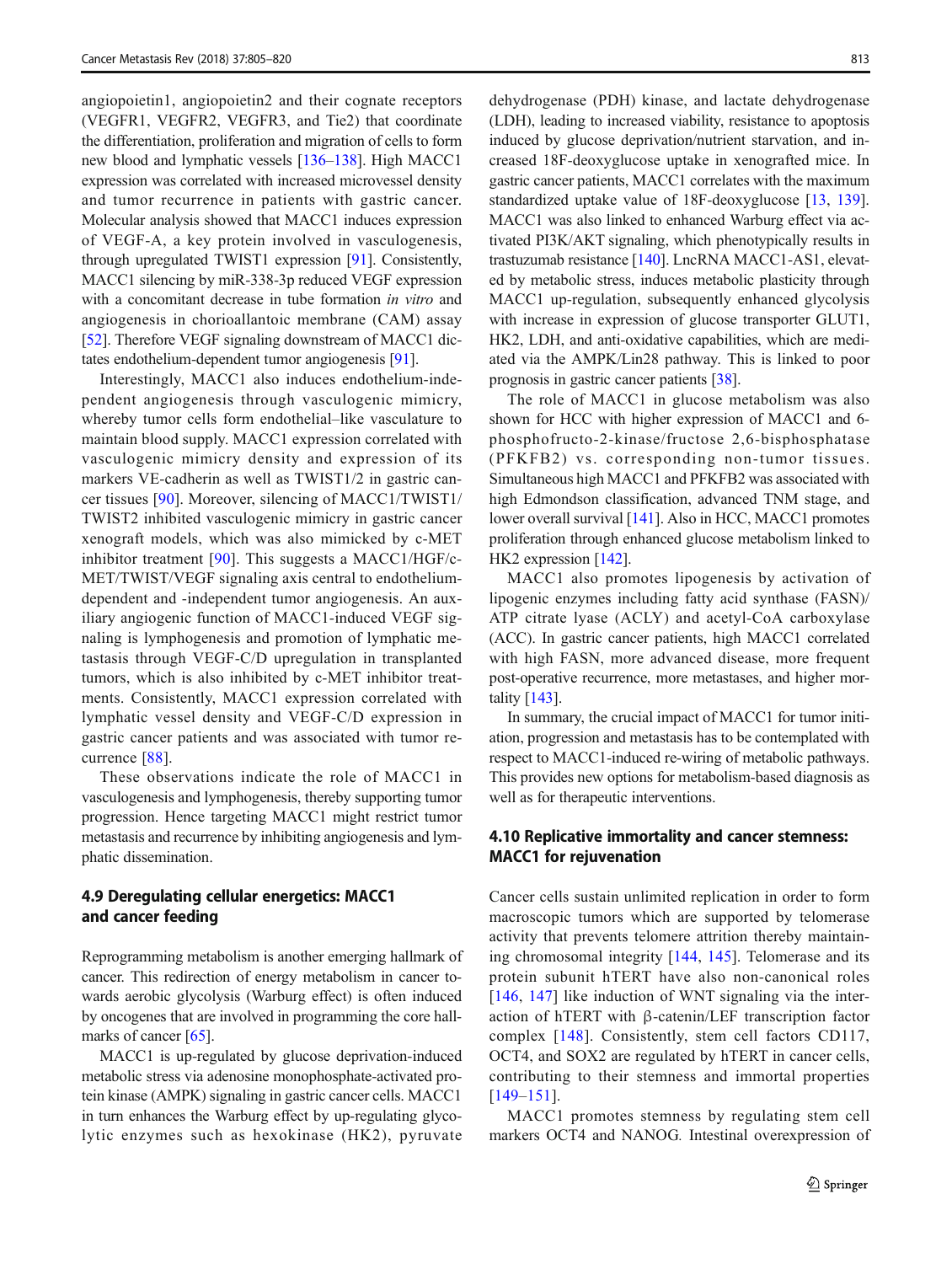MACC1 in  $APC^{Min}$  mice results in not only more invasive phenotype but also increased expression of cancer stem cell (CSC) markers as well as WNT target genes [\[82](#page-13-0)]. It correlates with stem cell gene expression, such as ALDH1, CD133 and CD44, in cell culture and patient samples in head and neck cancer, non-small cell lung cancer, ovarian carcinoma and retinoblastoma. These tumors were characterized by their higher invasive potential and poor prognosis [\[152](#page-15-0)–[155](#page-15-0)]. Mechanistically, MACC1 promoted CSC-like properties, specifically chemoresistance and sphere formation by activating EMT through PI3K/AKT/β-catenin and RAS/ERK signaling pathways [\[28](#page-11-0), [30](#page-11-0), [32,](#page-11-0) [34,](#page-11-0) [44\]](#page-11-0).

Regulation of stem cell markers [\[82\]](#page-13-0) and the correlation of MACC1 expression with cancer stem cell genes in different tumor entities [\[152](#page-15-0)–[155\]](#page-15-0) highlight its role in maintaining cancer cell immortality. One possible mechanism might be synergistic regulation of WNT signaling via MACC1/PI3K/AKT/ GSK3β axis-dependent β-catenin stabilization followed by direct interaction of hTERT with β-catenin, increasing its nuclear retention [\[148,](#page-15-0) [151\]](#page-15-0) and target gene expression [\[32,](#page-11-0) [34,](#page-11-0) [51,](#page-11-0) [92](#page-13-0), [93\]](#page-13-0). Alternatively, hTERT might function upstream of MACC1, inducing WNT/β-catenin signaling and transcription of its target genes, such as NANOG and c-MET, where binding of MACC1 to the promoter is required [[4](#page-10-0), [82](#page-13-0)]. However, further studies are required to shed light on the direct function of MACC1 in cancer stemness and replicative immortality and to elucidate the role of MACC1 in therapy response in patients with cancer recurrence.

## 5 MACC1 as new target for therapies to restrict tumor progression and metastasis

MACC1 has emerged as a protein that enables hallmark properties of cancer, making it a promising new target for intervention strategies to restrict tumor progression and more importantly, cancer metastasis. In this context, downregulating MACC1 by shRNA, siRNA, or miRNA approaches has clearly shown that reduced MACC1 restricts invasion, migration, promotes apoptosis, and increases chemosensitivity of tumor cells in vitro and in vivo [[4](#page-10-0), [28](#page-11-0), [31,](#page-11-0) [34,](#page-11-0) [45](#page-11-0)–[61,](#page-12-0) [84,](#page-13-0) [86](#page-13-0), [92,](#page-13-0) [93,](#page-13-0) [115](#page-14-0)]. Such studies indicate that targeting MACC1 is of therapeutic value. Hence, interfering with MACC1 expression and function at transcriptional or post-transcriptional level particularly with novel or repositioned small molecule inhibitors will be of clinical relevance. Identification of the human MACC1 promoter has enabled high throughout screens (HTS) for transcriptional MACC1 inhibitors [[41\]](#page-11-0). By this, rottlerin and lovastatin were identified, which reduced MACC1 expression, cell invasion, and migration in vitro and reduced tumor growth and metastasis in vivo [[156](#page-15-0)]. More extended HTS will reveal additional, novel MACC1 inhibitors for efficient tumor growth inhibition and metastasis restriction. In fact, such MACC1 inhibitors can be used in combination with other drugs that interfere in signaling pathways, which are also impacted by MACC1 action, as they have been discussed in the previous sections. In particular, combinations with conventional drugs (e.g., 5-FU, cisplatin, taxol, gemcitabine) for which MACC1 causes resistance could be of clinical value [\[17](#page-10-0), [28,](#page-11-0) [30,](#page-11-0) [32](#page-11-0), [116](#page-14-0), [118](#page-14-0)]. The concept of combination therapies can certainly be extended to checkpoint inhibitor and death receptor agonist therapies in which MACC1 inhibition might promote apoptosis induction by sensitizing tumor cells.

The knowledge that MACC1 harbors predicted phosphorylation sites as well as protein-protein interaction domains, will be the basis for targeting such functional moieties for selective post-translational intervention to interfere with MACC1 function.

Taken together, MACC1 will develop to a valuable clinically relevant therapeutic target, either as sole molecular target or by hitting multiple targets in its signaling context via combination therapies. In fact MACC1-targeted therapies hold promise not only for anti-tumoral and anti-metastatic but also for metastasis prevention therapies. This will be complemented by MACC1-based patient stratification for metastasis intervention or even prevention in a more personalized therapy approach.

# 6 Conclusion

A decade-long research on MACC1 has continuously highlighted its predictive value as a biomarker for metastasis and its prognostic potential in the clinical setting. This review presents evidence that MACC1 promotes tumor progression by enabling various cancer hallmark features that could be prevented by blocking MACC1 expression or its function. Hence, MACC1 has the potential to become a therapeutic target for metastasis restriction or even prevention. The growing body of knowledge on MACC1 brings about novel functions of MACC1 in carcinogenesis, such as in cancer stemness, induction of pro-tumor inflammation and autophagy. However, there is a dearth of understanding on its physiological role. To date, the only available insight in this regard is the role of MACC1 on craniofacial development in zebrafish based on a morpholino screen [[157\]](#page-15-0). The recent advancements in gene-editing technologies, such as CRISPR-Cas9 system, will allow us to better understand the physiological and developmental roles of MACC1. More studies are also required to define how MACC1 is specifically activated during cancer progression but is kept to the basal level in normal tissues. This might in part be explained by the tumor-suppressors and tumor-suppressor miRNA-dependent regulation of MACC1 expression in tumor tissues. However the benefits of inhibiting MACC1 for restricting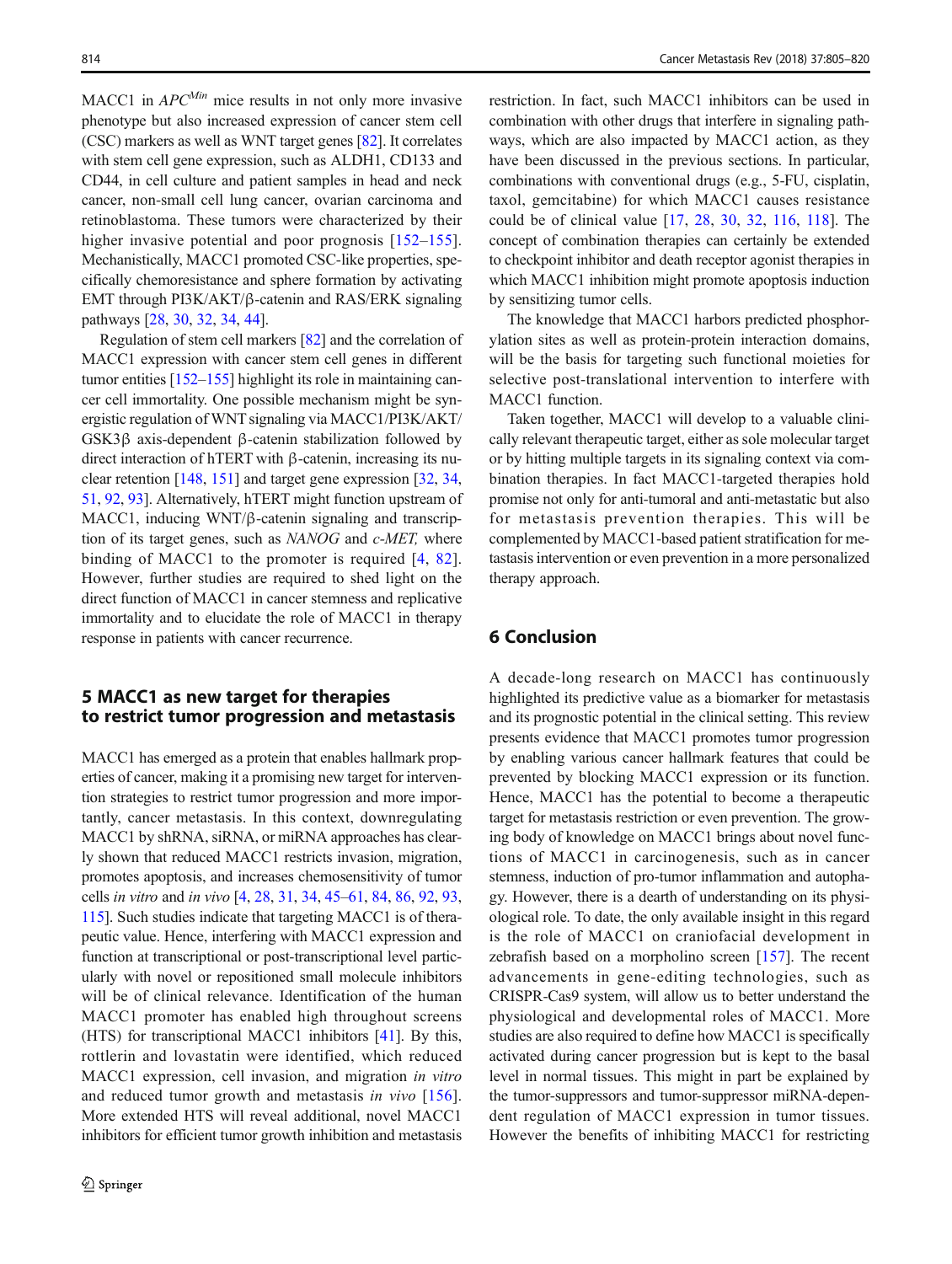<span id="page-10-0"></span>tumor progression and metastasis strongly suggest its clinical potential. In this regard, the recent developments in search of MACC1 targeting small molecules and therapies might prove to be beneficial in cancer care. Additionally, elucidation of MACC1 structure will open up new possibilities for posttranslational targeting of MACC1 and its oncogenic functions.

Taken together, the combination of MACC1's predictive potential for patient stratification, combinatorial therapies targeting MACC1, and conventional treatment regimens might help in the development of personalized interventions for improving patient survival.

Funding Information Work in Prof. Ulrike Stein's lab is supported by the German Cancer Consortium (DKTK).

Publisher's Note Springer Nature remains neutral with regard to jurisdictional claims in published maps and institutional affiliations.

# **References**

- 1. Stein, U., & Schlag, P. M. (2007). Clinical, biological, and molecular aspects of metastasis in colorectal cancer. Recent results in cancer research. Fortschritte der Krebsforschung. Progres dans les recherches sur le cancer, 176, 61–80.
- 2. Bray, F., Ferlay, J., Soerjomataram, I., Siegel, R. L., Torre, L. A., & Jemal, A. (2018). Global cancer statistics 2018: GLOBOCAN estimates of incidence and mortality worldwide for 36 cancers in 185 countries. CA: a Cancer Journal for Clinicians. [https://doi.](https://doi.org/10.3322/caac.21492) [org/10.3322/caac.21492.](https://doi.org/10.3322/caac.21492)
- 3. Goldberg, R. M., Rothenberg, M. L., Van Cutsem, E., Benson, A. B., 3rd, Blanke, C. D., Diasio, R. B., et al. (2007). The continuum of care: a paradigm for the management of metastatic colorectal cancer. Oncologist, 12(1), 38–50. [https://doi.org/10.1634/](https://doi.org/10.1634/theoncologist.12-1-38) [theoncologist.12-1-38](https://doi.org/10.1634/theoncologist.12-1-38).
- 4. Stein, U., Walther, W., Arlt, F., Schwabe, H., Smith, J., Fichtner, I., et al. (2008). MACC1, a newly identified key regulator of HGF-MET signaling, predicts colon cancer metastasis. Nature Medicine, 15, 59. <https://doi.org/10.1038/nm.1889>.
- 5. Stein, U., Dahlmann, M., & Walther, W. (2010). MACC1 more than metastasis? Facts and predictions about a novel gene. J Mol Med (Berl), 88(1), 11–18. [https://doi.org/10.1007/s00109-009-](https://doi.org/10.1007/s00109-009-0537-1) [0537-1.](https://doi.org/10.1007/s00109-009-0537-1)
- 6. Stein, U. (2013). MACC1 a novel target for solid cancers. Expert Opinion on Therapeutic Targets, 17(9), 1039–1052. [https://doi.](https://doi.org/10.1517/14728222.2013.815727) [org/10.1517/14728222.2013.815727](https://doi.org/10.1517/14728222.2013.815727).
- 7. Zlobec, I. (2013). Novel biomarkers for the prediction of metastasis in colorectal cancer. Expert Opinion on Medical Diagnostics, 7, 137–146. [https://doi.org/10.1517/17530059.2013.753054.](https://doi.org/10.1517/17530059.2013.753054)
- 8. Weidle, U. H., Birzele, F., & Kruger, A. (2015). Molecular targets and pathways involved in liver metastasis of colorectal cancer. Clinical & Experimental Metastasis, 32(6), 623–635. [https://doi.](https://doi.org/10.1007/s10585-015-9732-3) [org/10.1007/s10585-015-9732-3](https://doi.org/10.1007/s10585-015-9732-3).
- 9. Kopczyńska, E. K. (2016). The potential therapeutic applications and prognostic significance of metastasis associated in colon cancer 1 (MACC1) in cancers. Współczesna Onkologia, 4, 273–280. [https://doi.org/10.5114/wo.2016.61846.](https://doi.org/10.5114/wo.2016.61846)
- 10. Wu, Z.-Z., Chen, L.-S., Zhou, R., Bin, J.-P., Liao, Y.-L., & Liao, W.-J. (2016). Metastasis-associated in colon cancer-1 in gastric cancer: beyond metastasis. World Journal of Gastroenterology, 22, 6629. <https://doi.org/10.3748/wjg.v22.i29.6629>.
- 11. Mudduluru, G., Ilm, K., Dahlmann, M., & Stein, U. (2017). MACC1, a novel player in solid cancer carcinogenesis. In Mechanisms of molecular carcinogenesis – volume 1 (pp. 11– 38). Cham: Springer International Publishing.
- 12. Wang, G., Fu, Z., & Li, D. (2015). MACC1 overexpression and survival in solid tumors: a meta-analysis. Tumour Biology, 36(2), 1055–1065. [https://doi.org/10.1007/s13277-014-2736-9.](https://doi.org/10.1007/s13277-014-2736-9)
- 13. Wu, Z., Zhou, R., Su, Y., Sun, L., Liao, Y., & Liao, W. (2015). Prognostic value of MACC1 in digestive system neoplasms: a systematic review and meta-analysis. BioMed Research International, 2015, 252043. [https://doi.org/10.1155/2015/](https://doi.org/10.1155/2015/252043) [252043](https://doi.org/10.1155/2015/252043).
- 14. Sun, D.-W., Zhang, Y.-Y., Qi, Y., Liu, G.-Q., Chen, Y.-G., Ma, J., et al. (2015). Prognostic and clinicopathological significance of MACC1 expression in hepatocellular carcinoma patients: a meta-analysis. International Journal of Clinical and Experimental Medicine, 8, 4769–4777.
- 15. Zhao, Y., Dai, C., Wang, M., Kang, H., Lin, S., Yang, P., et al. (2016). Clinicopathological and prognostic significance of metastasis-associated in colon cancer-1 (MACC1) overexpression in colorectal cancer: a meta-analysis. Oncotarget, 7(39), 62966– 62975. <https://doi.org/10.18632/oncotarget.11287>.
- 16. Stein, U., Burock, S., Herrmann, P., Wendler, I., Niederstrasser, M., Wernecke, K.-D., et al. (2012). Circulating MACC1 Transcripts in Colorectal Cancer Patient Plasma Predict Metastasis and Prognosis. PLoS ONE, 7(11), e49249. [https://doi.](https://doi.org/10.1371/journal.pone.0049249) [org/10.1371/journal.pone.0049249.](https://doi.org/10.1371/journal.pone.0049249)
- 17. Wang, G., Kang, M. X., Lu, W. J., Chen, Y., Zhang, B., & Wu, Y. L. (2012). MACC1: A potential molecule associated with pancreatic cancer metastasis and chemoresistance. Oncology Letters, 4(4), 783–791. [https://doi.org/10.3892/ol.2012.784.](https://doi.org/10.3892/ol.2012.784)
- 18. Burock, S., Herrmann, P., Wendler, I., Niederstrasser, M., Wernecke, K.-D., & Stein, U. (2015). Circulating metastasis associated in colon cancer 1 transcripts in gastric cancer patient plasma as diagnostic and prognostic biomarker. World Journal of Gastroenterology, 21, 333. [https://doi.org/10.3748/wjg.v21.i1.](https://doi.org/10.3748/wjg.v21.i1.333) [333.](https://doi.org/10.3748/wjg.v21.i1.333)
- 19. Wang, Z., Cai, M., Weng, Y., Zhang, F., Meng, D., Song, J., et al. (2015). Circulating MACC1 as a novel diagnostic and prognostic biomarker for nonsmall cell lung cancer. Journal of Cancer Research and Clinical Oncology, 141(8), 1353–1361. [https://doi.](https://doi.org/10.1007/s00432-014-1903-0) [org/10.1007/s00432-014-1903-0](https://doi.org/10.1007/s00432-014-1903-0).
- 20. Tan, W., Xie, X., Li, L., Tang, H., Ye, X., Chen, L., et al. (2016). Diagnostic and prognostic value of serum MACC1 in breast cancer patients. Oncotarget, 7(51), 84408–84415. [https://doi.org/10.](https://doi.org/10.18632/oncotarget.12910) [18632/oncotarget.12910](https://doi.org/10.18632/oncotarget.12910).
- 21. Ashktorab, H., Hermann, P., Nouraie, M., Shokrani, B., Lee, E., Haidary, T., et al. (2016). Increased MACC1 levels in tissues and blood identify colon adenoma patients at high risk. Journal of Translational Medicine, 14(1), 215. [https://doi.org/10.1186/](https://doi.org/10.1186/s12967-016-0971-0) [s12967-016-0971-0](https://doi.org/10.1186/s12967-016-0971-0).
- 22. Shimokawa, H., Uramoto, H., Onitsuka, T., Chundong, G., Hanagiri, T., Oyama, T., et al. (2011). Overexpression of MACC1 mRNA in lung adenocarcinoma is associated with postoperative recurrence. The Journal of Thoracic and Cardiovascular Surgery, 141, 895–898. [https://doi.org/10.1016/](https://doi.org/10.1016/j.jtcvs.2010.09.044) [j.jtcvs.2010.09.044.](https://doi.org/10.1016/j.jtcvs.2010.09.044)
- 23. Isella, C., Mellano, A., Galimi, F., Petti, C., Capussotti, L., De Simone, M., et al. (2013). MACC1 mRNA levels predict cancer recurrence after resection of colorectal cancer liver metastases. Annals of Surgery, 257, 1089–1095. [https://doi.org/10.1097/](https://doi.org/10.1097/SLA.0b013e31828f96bc) [SLA.0b013e31828f96bc.](https://doi.org/10.1097/SLA.0b013e31828f96bc)
- 24. Gao, S., Lin, B.-Y., Yang, Z., Zheng, Z.-Y., Liu, Z.-K., Wu, L.-M., et al. (2014). Role of overexpression of MACC1 and/or FAK in predicting prognosis of hepatocellular carcinoma after liver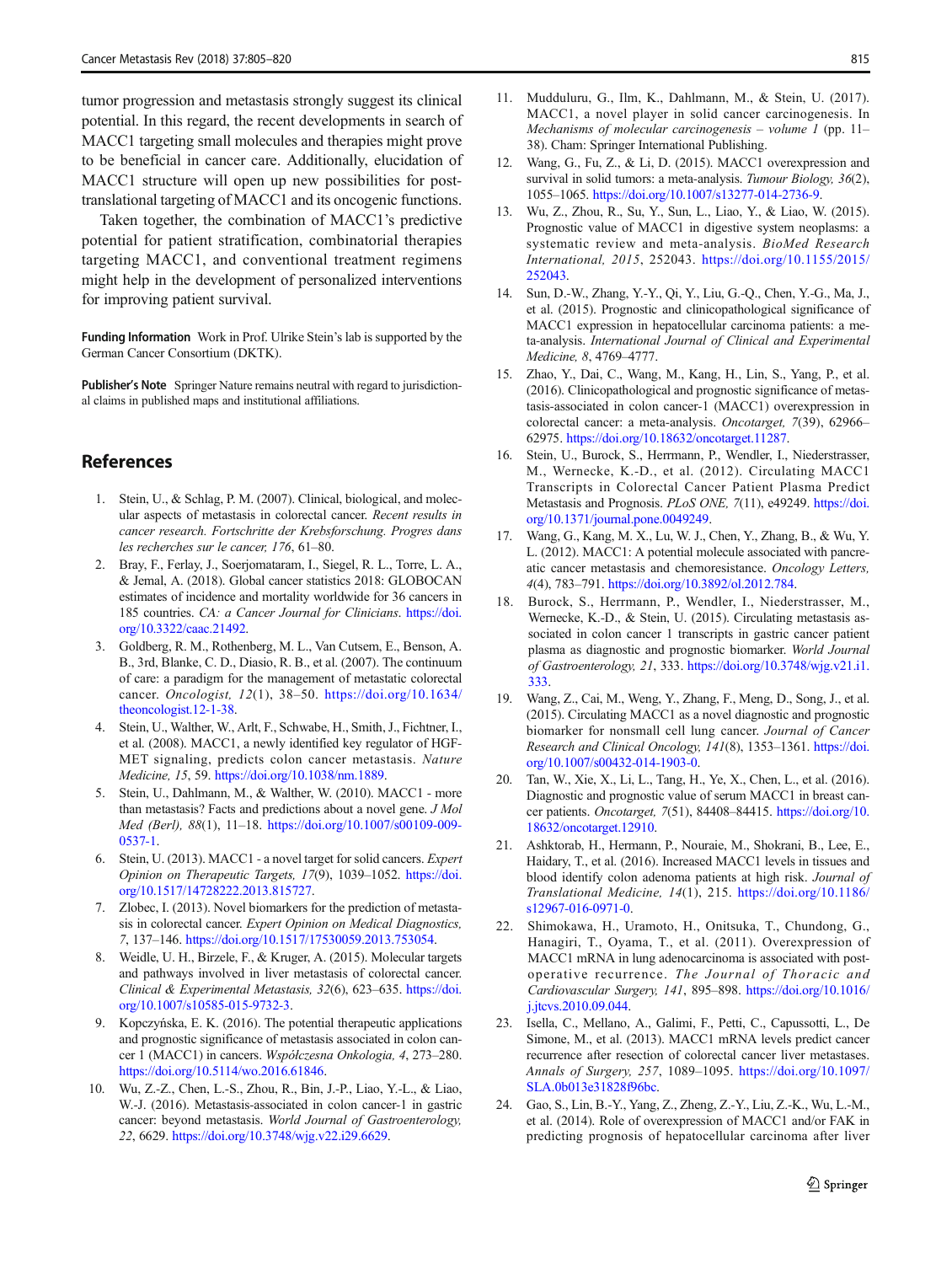<span id="page-11-0"></span>transplantation. International Journal of Medical Sciences, 11, 268–275. <https://doi.org/10.7150/ijms.7769>.

- 25. Li, H. F., Liu, Y. Q., Shen, Z. J., Gan, X. F., Han, J. J., Liu, Y. Y., et al. (2015). Downregulation of MACC1 inhibits invasion, migration and proliferation, attenuates cisplatin resistance and induces apoptosis in tongue squamous cell carcinoma. Oncology Reports, 33(2), 651–660. [https://doi.org/10.3892/or.2014.3612.](https://doi.org/10.3892/or.2014.3612)
- 26. Shang, C., Hong, Y., Guo, Y., Liu, Y. H., & Xue, Y. X. (2015). Influence of the MACC1 gene on sensitivity to chemotherapy in human U251 glioblastoma cells. Asian Pacific Journal of Cancer Prevention, 16(1), 195–199. [https://doi.org/10.7314/APJCP.2015.](https://doi.org/10.7314/APJCP.2015.16.1.195) [16.1.195](https://doi.org/10.7314/APJCP.2015.16.1.195).
- 27. Chen, Z. M., Shi, H. R., Li, X., Deng, Y. X., & Zhang, R. T. (2015). Downregulation of MACC1 expression enhances cisplatin sensitivity in SKOV-3/DDP cells. Genetics and Molecular Research, 14, 17134–17144. [https://doi.org/10.4238/2015.](https://doi.org/10.4238/2015.December.16.13) [December.16.13](https://doi.org/10.4238/2015.December.16.13).
- 28. Zhang, R., Shi, H., Ren, F., Li, X., Zhang, M., Feng, W., et al. (2016). Knockdown of MACC1 expression increases cisplatin sensitivity in cisplatin-resistant epithelial ovarian cancer cells. Oncology Reports, 35(4), 2466–2472. [https://doi.org/10.3892/or.](https://doi.org/10.3892/or.2016.4585) [2016.4585](https://doi.org/10.3892/or.2016.4585).
- 29. Wang, C., Wen, Z., Xie, J., Zhao, Y., Zhao, L., Zhang, S., et al. (2017). MACC1 mediates chemotherapy sensitivity of 5-FU and cisplatin via regulating MCT1 expression in gastric cancer. Biochemical and Biophysical Research Communications, 485(3), 665–671. [https://doi.org/10.1016/j.bbrc.2017.02.096.](https://doi.org/10.1016/j.bbrc.2017.02.096)
- 30. Zhang, Q., Zhang, B., Sun, L., Yan, Q., Zhang, Y., Zhang, Z., et al. (2018). Cisplatin resistance in lung cancer is mediated by MACC1 expression through PI3K/AKT signaling pathway activation. Acta Biochimica et Biophysica Sinica Shanghai, 50(8), 748–756. [https://doi.org/10.1093/abbs/gmy074.](https://doi.org/10.1093/abbs/gmy074)
- 31. Duan, J., Chen, L., Zhou, M., Zhang, J., Sun, L., Huang, N., et al. (2017). MACC1 decreases the chemosensitivity of gastric cancer cells to oxaliplatin by regulating FASN expression. Oncology Reports, 37, 2583–2592. [https://doi.org/10.3892/or.2017.5519.](https://doi.org/10.3892/or.2017.5519)
- 32. Wang, J., Wang, W., Cai, H., Du, B., Zhang, L., Ma, W., et al. (2017). MACC1 facilitates chemoresistance and cancer stem celllike properties of colon cancer cells through the PI3K/AKT signaling pathway. Molecular Medicine Reports, 16(6), 8747– 8754. <https://doi.org/10.3892/mmr.2017.7721>.
- 33. Rohr, U. P., Herrmann, P., Ilm, K., Zhang, H., Lohmann, S., Reiser, A., et al. (2017). Prognostic value of MACC1 and proficient mismatch repair status for recurrence risk prediction in stage II colon cancer patients: the BIOGRID studies. Annals of Oncology, 28(8), 1869–1875. [https://doi.org/10.1093/annonc/](https://doi.org/10.1093/annonc/mdx207) [mdx207.](https://doi.org/10.1093/annonc/mdx207)
- 34. Zhou, W., Liu, L., Xue, Y., Zheng, J., Liu, X., Ma, J., et al. (2017). Combination of endothelial-monocyte-activating polypeptide-II with temozolomide suppress malignant biological behaviors of human glioblastoma stem cells via miR-590-3p/MACC1 inhibiting PI3K/AKT/mTOR signal pathway. Frontiers in Molecular Neuroscience, 10, 68. [https://doi.org/10.3389/fnmol.](https://doi.org/10.3389/fnmol.2017.00068) [2017.00068.](https://doi.org/10.3389/fnmol.2017.00068)
- 35. Kawamura, M., Saigusa, S., Toiyama, Y., Tanaka, K., Okugawa, Y., Hiro, J., et al. (2012). Correlation of MACC1 and MET expression in rectal cancer after neoadjuvant chemoradiotherapy. Anticancer Research, 32(4), 1527–1531.
- 36. Yang, Y. P., Qu, J. H., Chang, X. J., Lu, Y. Y., Bai, W. L., Dong, Z., et al. (2013). High intratumoral metastasis-associated in colon cancer-1 expression predicts poor outcomes of cryoablation therapy for advanced hepatocellular carcinoma. Journal of Translational Medicine, 11, 41. [https://doi.org/10.1186/1479-](https://doi.org/10.1186/1479-5876-11-41) [5876-11-41](https://doi.org/10.1186/1479-5876-11-41).
- 37. Zerbino, D. R., Achuthan, P., Akanni, W., Amode, M. R., Barrell, D., Bhai, J., et al. (2018). Ensembl 2018. Nucleic Acids Research, 46(D1), D754–D761. <https://doi.org/10.1093/nar/gkx1098>.
- 38. Zhao, Y., Liu, Y., Lin, L., Huang, Q., He, W., Zhang, S., et al. (2018). The lncRNA MACC1-AS1 promotes gastric cancer cell metabolic plasticity via AMPK/Lin28 mediated mRNA stability of MACC1. Molecular Cancer, 17(1), 69. [https://doi.org/10.1186/](https://doi.org/10.1186/s12943-018-0820-2) [s12943-018-0820-2](https://doi.org/10.1186/s12943-018-0820-2).
- 39. Thierry-Mieg, D., & Thierry-Mieg, J. (2006). AceView: a comprehensive cDNA-supported gene and transcripts annotation. Genome Biology, 7(Suppl 1, S12), 11–14. [https://doi.org/10.](https://doi.org/10.1186/gb-2006-7-s1-s12) [1186/gb-2006-7-s1-s12](https://doi.org/10.1186/gb-2006-7-s1-s12).
- 40. Kokoszyńska, K., Kryński, J., Rychlewski, L., & Wyrwicz, L. S. (2009). Unexpected domain composition of MACC1 links MET signaling and apoptosis. Acta Biochimica Polonica, 56, 317–323.
- 41. Juneja, M., Ilm, K., Schlag, P. M., & Stein, U. (2013). Promoter identification and transcriptional regulation of the metastasis gene MACC1 in colorectal cancer. Molecular Oncology, 7, 929–943. [https://doi.org/10.1016/j.molonc.2013.05.003.](https://doi.org/10.1016/j.molonc.2013.05.003)
- 42. Guo, T., Zhao, S., Wang, P., Xue, X., Zhang, Y., Yang, M., et al. (2017). YB-1 regulates tumor growth by promoting MACC1/c-Met pathway in human lung adenocarcinoma. Oncotarget, 8, 48110–48125. <https://doi.org/10.18632/oncotarget.18262>.
- 43. Xia, J., Wang, H., Huang, H., Sun, L., Dong, S., Huang, N., et al. (2016). Elevated Orai1 and STIM1 expressions upregulate MACC1 expression to promote tumor cell proliferation, metabolism, migration, and invasion in human gastric cancer. Cancer Letters, 381, 31–40. [https://doi.org/10.1016/j.canlet.2016.07.014.](https://doi.org/10.1016/j.canlet.2016.07.014)
- 44. Montorsi, L., Guizzetti, F., Alecci, C., Caporali, A., Martello, A., Atene, C. G., et al. (2016). Loss of ZFP36 expression in colorectal cancer correlates to wnt/ ss-catenin activity and enhances epithelial-to-mesenchymal transition through upregulation of ZEB1, SOX9 and MACC1. Oncotarget, 7(37), 59144–59157. [https://](https://doi.org/10.18632/oncotarget.10828) [doi.org/10.18632/oncotarget.10828](https://doi.org/10.18632/oncotarget.10828).
- 45. Li, S., Zhu, J., Li, J., Li, S., & Li, B. (2018). MicroRNA-141 inhibits proliferation of gastric cardia adenocarcinoma by targeting MACC1. Archives of Medical Science, 14, 588–596. [https://doi.org/10.5114/aoms.2017.68757.](https://doi.org/10.5114/aoms.2017.68757)
- 46. Zhang, Y., Wang, Z., Chen, M., Peng, L., Wang, X., Ma, Q., et al. (2012). MicroRNA-143 targets MACC1 to inhibit cell invasion and migration in colorectal cancer. Molecular Cancer, 11, 23. <https://doi.org/10.1186/1476-4598-11-23>.
- 47. Tokarz, P., & Blasiak, J. (2012). The role of microRNA in metastatic colorectal cancer and its significance in cancer prognosis and treatment. Acta Biochimica Polonica, 59, 467–474.
- 48. Wang, G., Gu, J., & Gao, Y. (2016). MicroRNA target for MACC1 and CYR61 to inhibit tumor growth in mice with colorectal cancer. Tumour Biology, 37(10), 13983-13993. [https://doi.](https://doi.org/10.1007/s13277-016-5252-2) [org/10.1007/s13277-016-5252-2](https://doi.org/10.1007/s13277-016-5252-2).
- 49. Feng, J., Wang, J., Chen, M., Chen, G., Wu, Z., Ying, L., et al. (2015). miR-200a suppresses cell growth and migration by targeting MACC1 and predicts prognosis in hepatocellular carcinoma. Oncology Reports, 33(2), 713–720. [https://doi.org/10.](https://doi.org/10.3892/or.2014.3642) [3892/or.2014.3642.](https://doi.org/10.3892/or.2014.3642)
- 50. Ilm, K., Fuchs, S., Mudduluru, G., & Stein, U. (2016). MACC1 is post-transcriptionally regulated by miR-218 in colorectal cancer. Oncotarget, 7(33), 53443–53458. [https://doi.org/10.18632/](https://doi.org/10.18632/oncotarget.10803) [oncotarget.10803](https://doi.org/10.18632/oncotarget.10803).
- 51. Huang, N., Wu, Z., Lin, L., Zhou, M., Wang, L., Ma, H., et al. (2015). MiR-338-3p inhibits epithelial-mesenchymal transition in gastric cancer cells by targeting ZEB2 and MACC1/Met/Akt signaling. Oncotarget, 6(17), 15222–15234. [https://doi.org/10.](https://doi.org/10.18632/oncotarget.3835) [18632/oncotarget.3835](https://doi.org/10.18632/oncotarget.3835).
- 52. Zhang, T., Liu, W., Zeng, X.-c., Jiang, N., Fu, B.-s., Guo, Y., et al. (2016). Down-regulation of microRNA-338-3p promoted angiogenesis in hepatocellular carcinoma. Biomedicine &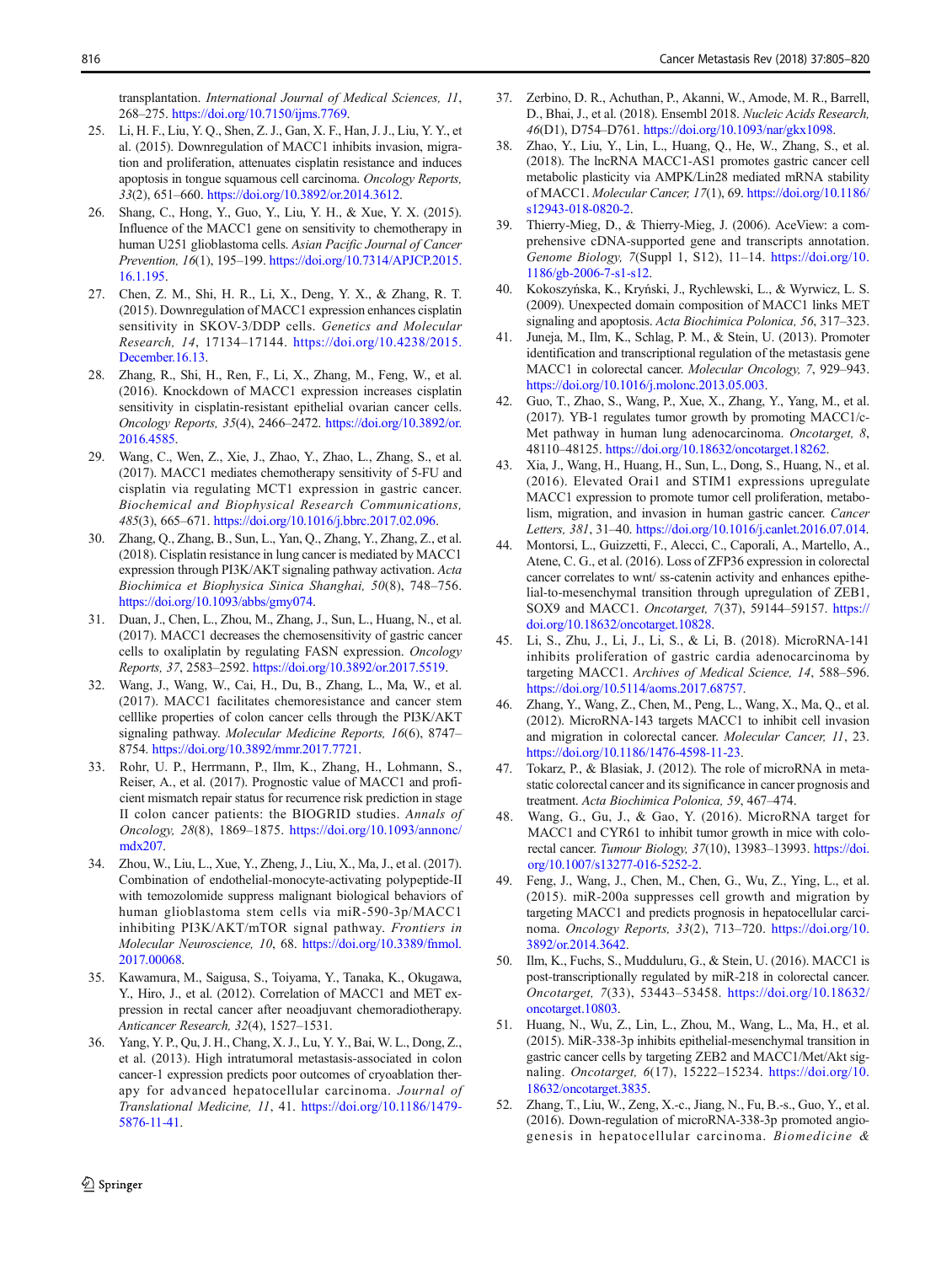<span id="page-12-0"></span>Pharmacotherapy, 84, 583–591. [https://doi.org/10.1016/J.](https://doi.org/10.1016/J.BIOPHA.2016.09.056) [BIOPHA.2016.09.056](https://doi.org/10.1016/J.BIOPHA.2016.09.056).

- 53. Shang, C., Hong, Y., Guo, Y., & Xue, Y. X. (2016). Mir-338-3p inhibits malignant biological behaviors of glioma cells by targeting MACC1 gene. Medical Science Monitor, 22, 710–716. [https://doi.org/10.12659/MSM.897055.](https://doi.org/10.12659/MSM.897055)
- 54. Hua, F.-F., Liu, S.-S., Zhu, L.-H., Wang, Y.-H., Liang, X., Ma, N., et al. (2017). MiRNA-338-3p regulates cervical cancer cells proliferation by targeting MACC1 through MAPK signaling pathway. European Review for Medical and Pharmacological Sciences, 21, 5342–5352.
- 55. Li, J., Mao, X., Wang, X., Miao, G., & Li, J. (2017). miR-433 reduces cell viability and promotes cell apoptosis by regulating MACC1 in colorectal cancer. Oncology Letters, 13(1), 81–88. [https://doi.org/10.3892/ol.2016.5445.](https://doi.org/10.3892/ol.2016.5445)
- 56. Wang, S., Zhang, Y., Yuan, S., & Ji, X. (2018). MicroRNA485 targets MACC1 and inhibits cervical cancer cell proliferation and invasion. Molecular Medicine Reports, 18(2), 2407–2416. [https://](https://doi.org/10.3892/mmr.2018.9186) [doi.org/10.3892/mmr.2018.9186](https://doi.org/10.3892/mmr.2018.9186).
- 57. Ma, L., Zhou, Y., Luo, X., Gao, H., Deng, X., & Jiang, Y. (2017). Long non-coding RNA XIST promotes cell growth and invasion through regulating miR-497/MACC1 axis in gastric cancer. Oncotarget, 8(3), 4125–4135. [https://doi.org/10.18632/](https://doi.org/10.18632/oncotarget.13670) [oncotarget.13670](https://doi.org/10.18632/oncotarget.13670).
- 58. Cui, Z., Tang, J., Chen, J., & Wang, Z. (2014). Hsa-miR-574-5p negatively regulates MACC-1 expression to suppress colorectal cancer liver metastasis. Cancer Cell International, 14, 47. [https://doi.org/10.1186/1475-2867-14-47.](https://doi.org/10.1186/1475-2867-14-47)
- 59. Wang, N., Zhang, Y., & Liang, H. (2018). microRNA-598 inhibits cell proliferation and invasion of glioblastoma by directly targeting metastasis associated in colon cancer-1. Oncology Research Featuring Preclinical and Clinical Cancer Therapeutics . [https://doi.org/10.3727/](https://doi.org/10.3727/096504018X15185735627746) [096504018X15185735627746](https://doi.org/10.3727/096504018X15185735627746).
- 60. Pan, T., Chen, W., Yuan, X., Shen, J., Qin, C., & Wang, L. (2017). miR-944 inhibits metastasis of gastric cancer by preventing the epithelial-mesenchymal transition via MACC1/Met/AKT signaling. FEBS Open Bio, 7(7), 905–914. [https://doi.org/10.1002/](https://doi.org/10.1002/2211-5463.12215) [2211-5463.12215](https://doi.org/10.1002/2211-5463.12215).
- 61. Wen, L., Li, Y., Jiang, Z., Zhang, Y., Yang, B., & Han, F. (2017). miR-944 inhibits cell migration and invasion by targeting MACC1 in colorectal cancer. Oncology Reports, 37(6), 3415– 3422. <https://doi.org/10.3892/or.2017.5611>.
- 62. Tokarz, P., Pawlowska, E., Bialkowska-Warzecha, J., & Blasiak, J. (2017). The significance of DNA methylation profile in metastasis-related genes for the progression of colorectal cancer. Cellular and Molecular Biology (Noisy-le-Grand, France), 63, 79–87.
- 63. Li, Z., Yanfang, W., Li, J., Jiang, P., Peng, T., Chen, K., et al. (2018). Tumor-released exosomal circular RNA PDE8A promotes invasive growth via the miR-338/MACC1/MET pathway in pancreatic cancer. Cancer Letters, 432, 237–250. [https://doi.org/10.](https://doi.org/10.1016/j.canlet.2018.04.035) [1016/j.canlet.2018.04.035.](https://doi.org/10.1016/j.canlet.2018.04.035)
- 64. Hanahan, D., & Weinberg, R. A. (2000). The hallmarks of cancer. Cell, 100(1), 57–70. [https://doi.org/10.1016/S0092-8674\(00\)](https://doi.org/10.1016/S0092-8674(00)81683-9) [81683-9.](https://doi.org/10.1016/S0092-8674(00)81683-9)
- 65. Hanahan, D., & Weinberg, R. A. (2011). Hallmarks of cancer: the next generation. Cell, 144(5), 646–674. [https://doi.org/10.1016/j.](https://doi.org/10.1016/j.cell.2011.02.013) [cell.2011.02.013.](https://doi.org/10.1016/j.cell.2011.02.013)
- 66. Nitsche, U., Rosenberg, R., Balmert, A., Schuster, T., Slotta-Huspenina, J., Herrmann, P., et al. (2012). Integrative marker analysis allows risk assessment for metastasis in stage II colon cancer. Annals of Surgery, 256(5), 763–771; discussion 771. [https://doi.](https://doi.org/10.1097/SLA.0b013e318272de87) [org/10.1097/SLA.0b013e318272de87.](https://doi.org/10.1097/SLA.0b013e318272de87)
- 67. Shirahata, A., Sakata, M., Kitamura, Y., Sakuraba, K., Yokomizo, K., Goto, T., et al. (2010). MACC 1 as a marker for peritoneal-

disseminated gastric carcinoma. Anticancer Research, 30(9), 3441–3444.

- 68. Wang, Z., Li, Z., Wu, C., Wang, Y., Xia, Y., Chen, L., et al. (2014). MACC1 overexpression predicts a poor prognosis for non-small cell lung cancer. Medical Oncology, 31(1), 790. [https://doi.org/10.](https://doi.org/10.1007/s12032-013-0790-6) [1007/s12032-013-0790-6](https://doi.org/10.1007/s12032-013-0790-6).
- 69. Qiu, J., Huang, P., Liu, Q., Hong, J., Li, B., Lu, C., et al. (2011). Identification of MACC1 as a novel prognostic marker in hepatocellular carcinoma. Journal of Translational Medicine, 9, 166. [https://doi.org/10.1186/1479-5876-9-166.](https://doi.org/10.1186/1479-5876-9-166)
- 70. Xie, C., Wu, J., Yun, J., Lai, J., Yuan, Y., Gao, Z., et al. (2013). MACC1 as a prognostic biomarker for early-stage and AFP-normal hepatocellular carcinoma. PLoS ONE, 8(5), e64235. [https://](https://doi.org/10.1371/journal.pone.0064235) [doi.org/10.1371/journal.pone.0064235.](https://doi.org/10.1371/journal.pone.0064235)
- 71. Huang, Y., Zhang, H., Cai, J., Fang, L., Wu, J., Ye, C., et al. (2013). Overexpression of MACC1 and Its significance in human Breast Cancer Progression. Cell & Bioscience, 3(1), 16. [https://](https://doi.org/10.1186/2045-3701-3-16) [doi.org/10.1186/2045-3701-3-16](https://doi.org/10.1186/2045-3701-3-16).
- 72. Muendlein, A., Hubalek, M., Geller-Rhomberg, S., Gasser, K., Winder, T., Drexel, H., et al. (2014). Significant survival impact of MACC1 polymorphisms in HER2 positive breast cancer patients. European Journal of Cancer, 50(12), 2134-2141. [https://](https://doi.org/10.1016/j.ejca.2014.05.007) [doi.org/10.1016/j.ejca.2014.05.007.](https://doi.org/10.1016/j.ejca.2014.05.007)
- 73. Hu, H., Tian, D., Chen, T., Han, R., Sun, Y., & Wu, C. (2014). Metastasis-associated in colon cancer 1 is a novel survival-related biomarker for human patients with renal pelvis carcinoma. PLoS ONE, 9(6), e100161. [https://doi.org/10.1371/journal.pone.](https://doi.org/10.1371/journal.pone.0100161) [0100161](https://doi.org/10.1371/journal.pone.0100161).
- 74. Lederer, A., Herrmann, P., Seehofer, D., Dietel, M., Pratschke, J., Schlag, P., et al. (2015). Metastasis-associated in colon cancer 1 is an independent prognostic biomarker for survival in Klatskin tumor patients. Hepatology, 62(3), 841–850. [https://doi.org/10.](https://doi.org/10.1002/hep.27885) [1002/hep.27885.](https://doi.org/10.1002/hep.27885)
- 75. Li, H., Zhang, H., Zhao, S., Shi, Y., Yao, J., Zhang, Y., et al. (2015). Overexpression of MACC1 and the association with hepatocyte growth factor/c-Met in epithelial ovarian cancer. Oncology Letters, 9(5), 1989–1996. [https://doi.org/10.3892/ol.](https://doi.org/10.3892/ol.2015.2984) [2015.2984.](https://doi.org/10.3892/ol.2015.2984)
- 76. Zhou, X., Xu, C.-J., Wang, J.-X., Dai, T., Ye, Y.-P., Cui, Y.-M., et al. (2015). Metastasis-associated in colon cancer-1 associates With poor prognosis and promotes cell invasion and angiogenesis in human cervical cancer. International Journal of Gynecological Cancer, 25, 1353–1363. [https://doi.org/10.1097/IGC.](https://doi.org/10.1097/IGC.0000000000000524) [0000000000000524.](https://doi.org/10.1097/IGC.0000000000000524)
- 77. Hagemann, C., Fuchs, S., Monoranu, C. M., Herrmann, P., Smith, J., Hohmann, T., et al. (2013). Impact of MACC1 on human malignant glioma progression and patients unfavorable prognosis. Neuro-Oncology, 15(12), 1696–1709. [https://doi.org/10.1093/](https://doi.org/10.1093/neuonc/not136) [neuonc/not136](https://doi.org/10.1093/neuonc/not136).
- 78. Yang, T., Kong, B., Kuang, Y. Q., Cheng, L., Gu, J. W., Zhang, J. H., et al. (2014). Overexpression of MACC1 protein and its clinical implications in patients with glioma. Tumour Biology, 35(1), 815–819. [https://doi.org/10.1007/s13277-013-1112-5.](https://doi.org/10.1007/s13277-013-1112-5)
- 79. Zhang, K., Tian, F., Zhang, Y., Zhu, Q., Xue, N., Zhu, H., et al. (2014). MACC1 is involved in the regulation of proliferation, colony formation, invasion ability, cell cycle distribution, apoptosis and tumorigenicity by altering Akt signaling pathway in human osteosarcoma. Tumour Biology, 35(3), 2537–2548. [https://doi.org/](https://doi.org/10.1007/s13277-013-1335-5) [10.1007/s13277-013-1335-5](https://doi.org/10.1007/s13277-013-1335-5).
- 80. Koelzer, V. H., Herrmann, P., Zlobec, I., Karamitopoulou, E., Lugli, A., & Stein, U. (2015). Heterogeneity analysis of metastasis associated in colon cancer 1 (MACC1) for survival prognosis of colorectal cancer patients: a retrospective cohort study. BMC Cancer, 15, 160. <https://doi.org/10.1186/s12885-015-1150-z>.
- 81. Barbazan, J., Dunkel, Y., Li, H., Nitsche, U., Janssen, K. P., Messer, K., et al. (2016). Prognostic impact of modulators of G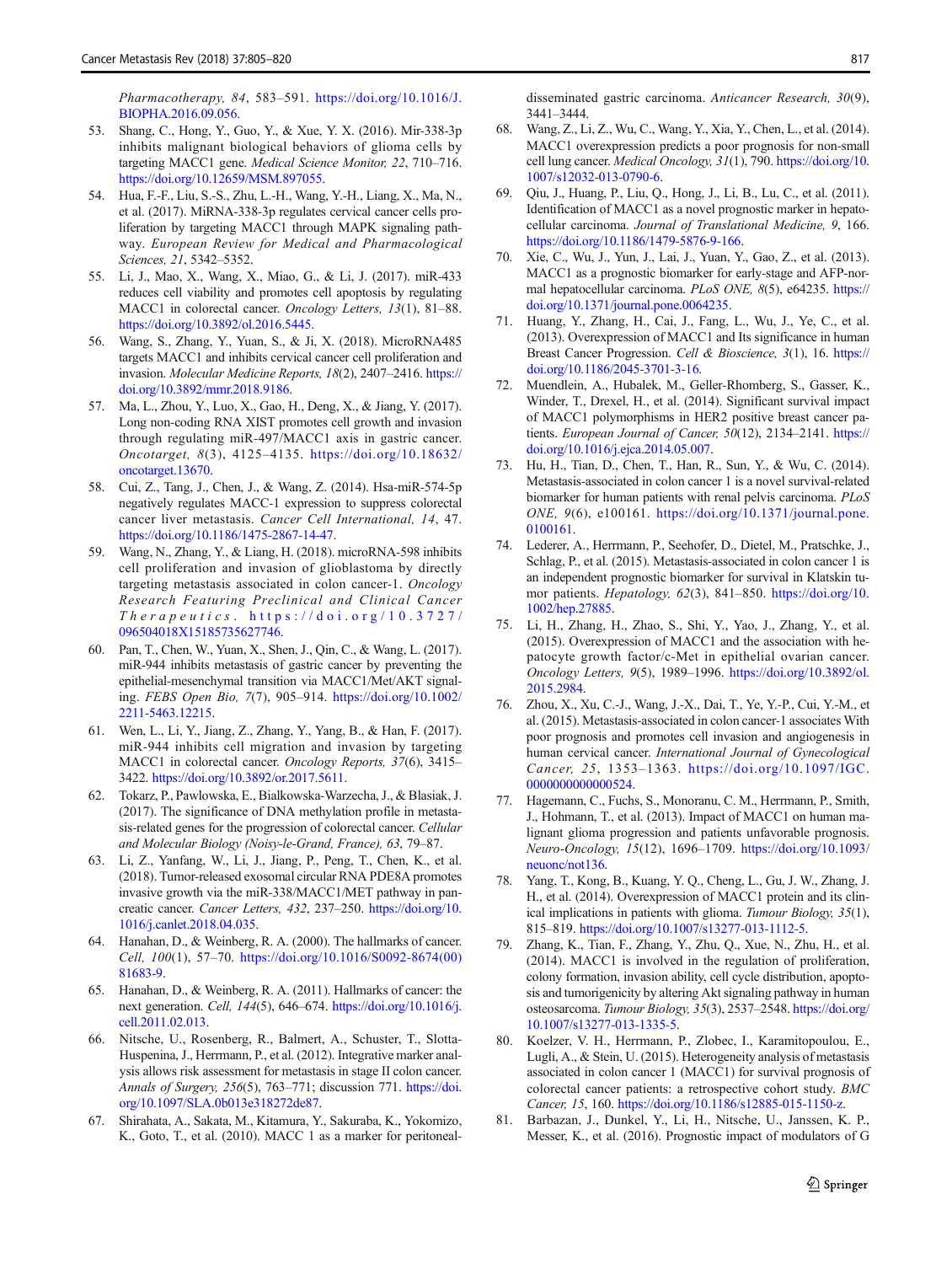<span id="page-13-0"></span>proteins in circulating tumor cells from patients with metastatic colorectal cancer. Scientific Reports, 6, 22112. [https://doi.org/10.](https://doi.org/10.1038/srep22112) [1038/srep22112.](https://doi.org/10.1038/srep22112)

- 82. Lemos, C., Hardt, M. S., Juneja, M., Voss, C., Forster, S., Jerchow, B., et al. (2016). MACC1 induces tumor progression in transgenic mice and colorectal cancer patients via increased pluripotency markers Nanog and Oct4. Clinical Cancer Research, 22(11), 2812–2824. [https://doi.org/10.1158/1078-0432.CCR-15-1425.](https://doi.org/10.1158/1078-0432.CCR-15-1425)
- 83. Jiang, W. G., Sanders, A. J., Katoh, M., Ungefroren, H., Gieseler, F., Prince, M., et al. (2015). Tissue invasion and metastasis: molecular, biological and clinical perspectives. Seminars in Cancer Biology, 35, S244–S275. [https://doi.org/10.1016/j.semcancer.](https://doi.org/10.1016/j.semcancer.2015.03.008) [2015.03.008.](https://doi.org/10.1016/j.semcancer.2015.03.008)
- 84. Pichorner, A., Sack, U., Kobelt, D., Kelch, I., Arlt, F., Smith, J., et al. (2012). In vivo imaging of colorectal cancer growth and metastasis by targeting MACC1 with shRNA in xenografted mice. Clinical & Experimental Metastasis, 29(6), 573–583. [https://doi.](https://doi.org/10.1007/s10585-012-9472-6) [org/10.1007/s10585-012-9472-6](https://doi.org/10.1007/s10585-012-9472-6).
- 85. Stein, U., Smith, J., Walther, W., & Arlt, F. (2009). MACC1 controls Met: what a difference an Sp1 site makes. Cell Cycle, 8(15), 2467–2469. <https://doi.org/10.4161/cc.8.15.9018>.
- 86. Zhang, R., Shi, H., Chen, Z., Wu, Q., Ren, F., & Huang, H. (2011). Effects of metastasis-associated in colon cancer 1 inhibition by small hairpin RNA on ovarian carcinoma OVCAR-3 cells. Journal of Experimental & Clinical Cancer Research, 30, 83. [https://doi.org/10.1186/1756-9966-30-83.](https://doi.org/10.1186/1756-9966-30-83)
- 87. Sheng, X. J., Li, Z., Sun, M., Wang, Z. H., Zhou, D. M., Li, J. Q., et al. (2014). MACC1 induces metastasis in ovarian carcinoma by upregulating hepatocyte growth factor receptor c-MET. Oncology Letters, 8(2), 891–897. [https://doi.org/10.3892/ol.2014.2184.](https://doi.org/10.3892/ol.2014.2184)
- 88. Sun, L., Duan, J., Jiang, Y., Wang, L., Huang, N., Lin, L., et al. (2015). Metastasis-associated in colon cancer-1 upregulates vascular endothelial growth factor-C/D to promote lymphangiogenesis in human gastric cancer. Cancer Letters, 357, 242–253. [https://doi.org/10.1016/j.canlet.2014.11.035.](https://doi.org/10.1016/j.canlet.2014.11.035)
- 89. Gao, J., Ding, F., Liu, Q., & Yao, Y. (2013). Knockdown of MACC1 expression suppressed hepatocellular carcinoma cell migration and invasion and inhibited expression of MMP2 and MMP9. Molecular and Cellular Biochemistry, 376(1-2), 21–32. [https://doi.org/10.1007/s11010-012-1545-y.](https://doi.org/10.1007/s11010-012-1545-y)
- 90. Wang, L., Lin, L., Chen, X., Sun, L., Liao, Y., Huang, N., et al. (2015). Metastasis-associated in colon cancer-1 promotes vasculogenic mimicry in gastric cancer by upregulating TWIST1/2. Oncotarget, 6(13), 11492–11506. [https://doi.org/10.](https://doi.org/10.18632/oncotarget.3416) [18632/oncotarget.3416](https://doi.org/10.18632/oncotarget.3416).
- 91. Wang, L., Zhou, R., Zhao, Y., Dong, S., Zhang, J., Luo, Y., et al. (2016). MACC-1 promotes endothelium-dependent angiogenesis in gastric cancer by activating TWIST1/VEGF-a signal pathway. PLoS ONE, 11(6), e0157137. [https://doi.org/10.1371/journal.](https://doi.org/10.1371/journal.pone.0157137) [pone.0157137](https://doi.org/10.1371/journal.pone.0157137).
- 92. Meng, F., Li, H., Shi, H., Yang, Q., Zhang, F., Yang, Y., et al. (2013). MACC1 down-regulation inhibits proliferation and tumourigenicity of nasopharyngeal carcinoma cells through Akt/ beta-catenin signaling pathway. PLoS ONE, 8(4), e60821. [https://](https://doi.org/10.1371/journal.pone.0060821) [doi.org/10.1371/journal.pone.0060821.](https://doi.org/10.1371/journal.pone.0060821)
- 93. Zhen, T., Dai, S., Li, H., Yang, Y., Kang, L., Shi, H., et al. (2014). MACC1 promotes carcinogenesis of colorectal cancer via betacatenin signaling pathway. Oncotarget, 5(11), 3756–3769. [https://](https://doi.org/10.18632/oncotarget.1993) [doi.org/10.18632/oncotarget.1993.](https://doi.org/10.18632/oncotarget.1993)
- 94. Chen, S., Zong, Z. H., Wu, D. D., Sun, K. X., Liu, B. L., & Zhao, Y. (2017). The role of metastasis-associated in colon cancer 1 (MACC1) in endometrial carcinoma tumorigenesis and progression. Molecular Carcinogenesis, 56(4), 1361-1371. [https://doi.](https://doi.org/10.1002/mc.22599) [org/10.1002/mc.22599](https://doi.org/10.1002/mc.22599).
- 95. Ding, Y., Li, X., Hong, D., Jiang, L., He, Y., & Fang, H. (2016). Silence of MACC1 decreases cell migration and invasion in

human malignant melanoma through inhibiting the EMT. Bioscience Trends, 10(4), 258–264. [https://doi.org/10.5582/bst.](https://doi.org/10.5582/bst.2016.01091) [2016.01091.](https://doi.org/10.5582/bst.2016.01091)

- 96. Qian, L. Q., Li, X. Q., Ye, P. H., Su, H. Y., Wang, G., Liu, Y., et al. (2017). Downregulation of MACC1 inhibits the viability, invasion and migration and induces apoptosis in esophageal carcinoma cells through the phosphatase and tensin homolog/ phosphoinositide 3-kinase/protein kinase B signaling pathway. Oncology Letters, 14(4), 4897–4905. [https://doi.org/10.3892/ol.](https://doi.org/10.3892/ol.2017.6790) [2017.6790.](https://doi.org/10.3892/ol.2017.6790)
- 97. Fukumoto, S., Hsieh, C. M., Maemura, K., Layne, M. D., Yet, S. F., Lee, K. H., et al. (2001). Akt participation in the Wnt signaling pathway through Dishevelled. The Journal of Biological Chemistry, 276(20), 17479–17483. [https://doi.org/10.1074/jbc.](https://doi.org/10.1074/jbc.C000880200) [C000880200](https://doi.org/10.1074/jbc.C000880200).
- 98. Fang, D., Hawke, D., Zheng, Y., Xia, Y., Meisenhelder, J., Nika, H., et al. (2007). Phosphorylation of beta-catenin by AKT promotes beta-catenin transcriptional activity. The Journal of Biological Chemistry, 282(15), 11221–11229. [https://doi.org/10.](https://doi.org/10.1074/jbc.M611871200) [1074/jbc.M611871200.](https://doi.org/10.1074/jbc.M611871200)
- 99. Lee, G., Goretsky, T., Managlia, E., Dirisina, R., Singh, A. P., Brown, J. B., et al. (2010). phosphoinositide 3-kinase signaling mediates β-Catenin activation in intestinal epithelial stem and progenitor cells in colitis. Gastroenterology, 139, 869–881.e869. [https://doi.org/10.1053/j.gastro.2010.05.037.](https://doi.org/10.1053/j.gastro.2010.05.037)
- 100. Stein, U., Arlt, F., Walther, W., Smith, J., Waldman, T., Harris, E. D., et al. (2006). The metastasis-associated gene S100A4 is a novel target of beta-catenin/T-cell factor signaling in colon cancer. Gastroenterology, 131(5), 1486–1500. [https://doi.org/10.1053/j.](https://doi.org/10.1053/j.gastro.2006.08.041) [gastro.2006.08.041](https://doi.org/10.1053/j.gastro.2006.08.041).
- 101. Klaus, A., & Birchmeier, W. (2008). Wnt signalling and its impact on development and cancer. Nature Reviews Cancer, 8, 387–398. <https://doi.org/10.1038/nrc2389>.
- 102. Gonzalez, D. M., & Medici, D. (2014). Signaling mechanisms of the epithelial-mesenchymal transition. Science Signaling, 7, re8. <https://doi.org/10.1126/scisignal.2005189>.
- 103. Birchmeier, C., Birchmeier, W., Gherardi, E., & Vande Woude, G. F. (2003). Met, metastasis, motility and more. Nature Reviews. Molecular Cell Biology, 4(12), 915–925. [https://doi.org/10.1038/](https://doi.org/10.1038/nrm1261) [nrm1261](https://doi.org/10.1038/nrm1261).
- 104. Zhang, W., & Liu, H. T. (2002). MAPK signal pathways in the regulation of cell proliferation in mammalian cells. Cell Research, 12(1), 9–18. <https://doi.org/10.1038/sj.cr.7290105>.
- 105. Tan, N. Y., & Khachigian, L. M. (2009). Sp1 phosphorylation and its regulation of gene transcription. Molecular and Cell Biology, 29(10), 2483–2488. [https://doi.org/10.1128/MCB.01828-08.](https://doi.org/10.1128/MCB.01828-08)
- 106. Wang, H., Wang, H. S., Zhou, B. H., Li, C. L., Zhang, F., Wang, X. F., et al. (2013). Epithelial-mesenchymal transition (EMT) induced by TNF-alpha requires AKT/GSK-3beta-mediated stabilization of snail in colorectal cancer. PLoS ONE, 8(2), e56664. <https://doi.org/10.1371/journal.pone.0056664>.
- 107. Dong, G., Wang, M., Gu, G., Li, S., Sun, X., Li, Z., et al. (2018). MACC1 and HGF are associated with survival in patients with gastric cancer. Oncology Letters, 15(3), 3207–3213. [https://doi.](https://doi.org/10.3892/ol.2017.7710) [org/10.3892/ol.2017.7710.](https://doi.org/10.3892/ol.2017.7710)
- 108. Lichtenberger, B. M., Tan, P. K., Niederleithner, H., Ferrara, N., Petzelbauer, P., & Sibilia, M. (2010). Autocrine VEGF signaling synergizes with EGFR in tumor cells to promote epithelial cancer development. Cell, 140(2), 268–279. [https://doi.org/10.1016/j.](https://doi.org/10.1016/j.cell.2009.12.046) [cell.2009.12.046](https://doi.org/10.1016/j.cell.2009.12.046).
- 109. Malumbres, M., & Barbacid, M. (2009). Cell cycle, CDKs and cancer: a changing paradigm. Nature Reviews Cancer, 9, 153–166. <https://doi.org/10.1038/nrc2602>.
- 110. Meyer, N., & Penn, L. Z. (2008). Reflecting on 25 years with MYC. Nature Reviews Cancer, 8, 976–990. [https://doi.org/10.](https://doi.org/10.1038/nrc2231) [1038/nrc2231.](https://doi.org/10.1038/nrc2231)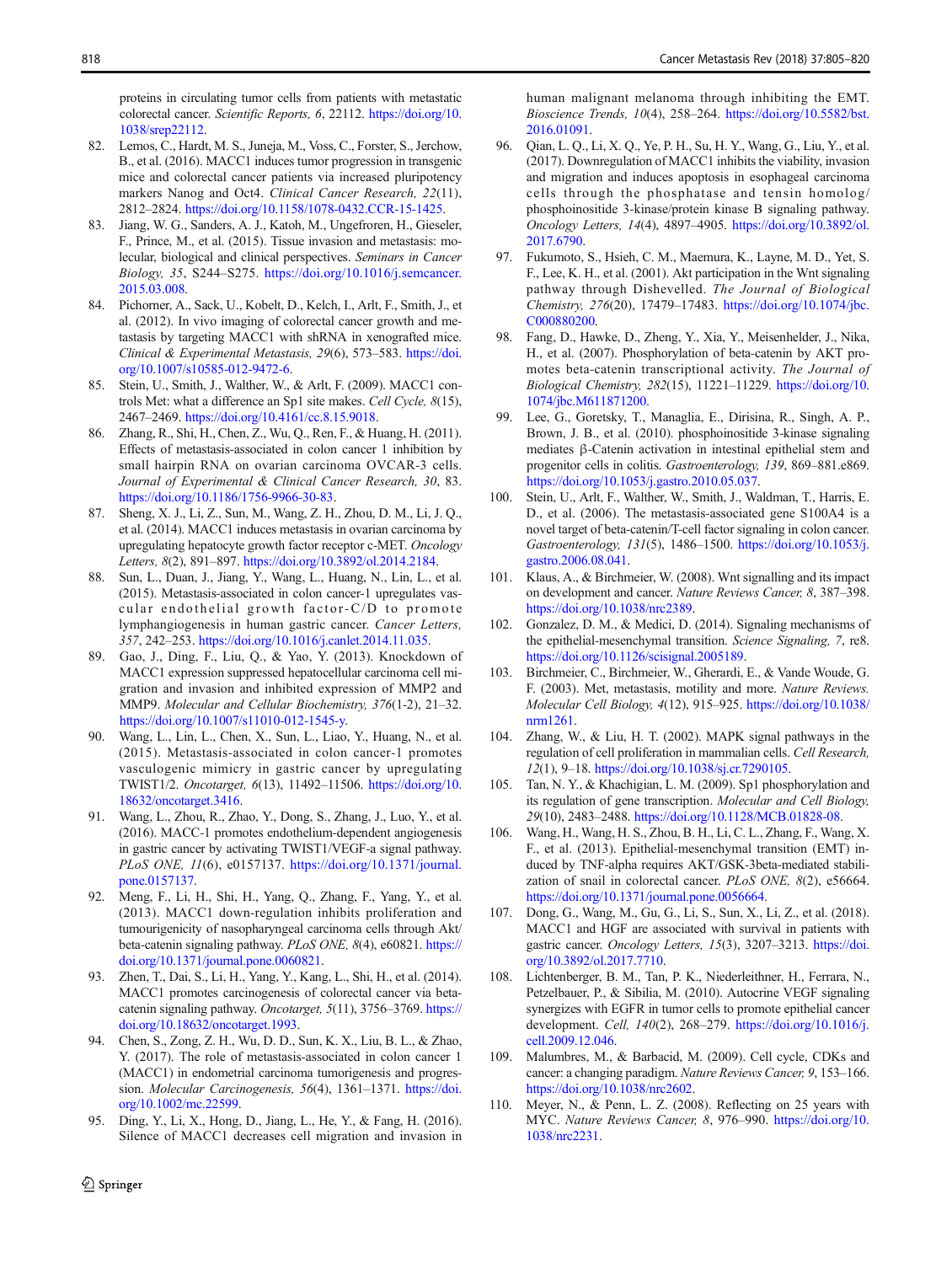- <span id="page-14-0"></span>111. Song, M. S., Salmena, L., & Pandolfi, P. P. (2012). The functions and regulation of the PTEN tumour suppressor. Nature Reviews. Molecular Cell Biology, 13(5), 283–296. [https://doi.org/10.1038/](https://doi.org/10.1038/nrm3330) [nrm3330](https://doi.org/10.1038/nrm3330).
- 112. Sun, L., Li, G., Dai, B., Tan, W., Zhao, H., Li, X., et al. (2015). Silence of MACC1 expression by RNA interference inhibits proliferation, invasion and metastasis, and promotes apoptosis in U251 human malignant glioma cells. Molecular Medicine Reports, 12(3), 3423–3431. [https://doi.org/10.3892/mmr.2015.](https://doi.org/10.3892/mmr.2015.3886) [3886](https://doi.org/10.3892/mmr.2015.3886).
- 113. Wang, L., Wu, Y., Lin, L., Liu, P., Huang, H., Liao, W., et al. (2013). Metastasis-associated in colon cancer-1 upregulation predicts a poor prognosis of gastric cancer, and promotes tumor cell proliferation and invasion. International Journal of Cancer, 133(6), 1419–1430. <https://doi.org/10.1002/ijc.28140>.
- 114. Schmid, F., Wang, Q., Huska, M. R., Andrade-Navarro, M. A., Lemm, M., Fichtner, I., et al. (2016). SPON2, a newly identified target gene of MACC1, drives colorectal cancer metastasis in mice and is prognostic for colorectal cancer patient survival. Oncogene, 35(46), 5942–5952. <https://doi.org/10.1038/onc.2015.451>.
- 115. Yao, Y., Dou, C., Lu, Z., Zheng, X., & Liu, Q. (2015). MACC1 suppresses cell apoptosis in hepatocellular carcinoma by targeting the HGF/c-MET/AKT pathway. Cellular Physiology and Biochemistry, 35(3), 983–996. [https://doi.org/10.1159/](https://doi.org/10.1159/000369754) [000369754](https://doi.org/10.1159/000369754).
- 116. Chen, X. P., Ren, X. P., Lan, J. Y., Chen, Y. G., & Shen, Z. J. (2014). Analysis of HGF, MACC1, C-met and apoptosis-related genes in cervical carcinoma mice. Molecular Biology Reports, 41(3), 1247–1256. [https://doi.org/10.1007/s11033-013-2969-5.](https://doi.org/10.1007/s11033-013-2969-5)
- 117. Radhakrishnan, H., Ilm, K., Walther, W., Shirasawa, S., Sasazuki, T., Daniel, P. T., et al. (2017). MACC1 regulates Fas mediated apoptosis through STAT1/3 - Mcl-1 signaling in solid cancers. Cancer Letters, 403, 231–245. [https://doi.org/10.1016/j.canlet.](https://doi.org/10.1016/j.canlet.2017.06.020) [2017.06.020](https://doi.org/10.1016/j.canlet.2017.06.020).
- 118. Zhang, X. K., Zhang, L. X., Jia, C. Y., Sun, H. M., Zou, Q. G., Wang, Z., et al. (2017). MACC1 overexpression induces cisplatin resistance in lung adenocarcinoma A549 cells by activating c-Met/ Akt pathway. International Journal of Clinical and Experimental Medicine, 10(8), 11778–11786.
- 119. Modiano, J. F., & Bellgrau, D. (2016). Fas ligand based immunotherapy: A potent and effective neoadjuvant with checkpoint inhibitor properties, or a systemically toxic promoter of tumor growth? Discovery Medicine, 21, 109–116.
- 120. Jazirehi, A. R., Lim, A., & Dinh, T. (2016). PD-1 inhibition and treatment of advanced melanoma-role of pembrolizumab. American Journal of Cancer Research, 6(10), 2117–2128.
- 121. Erreni, M., Mantovani, A., & Allavena, P. (2011). Tumor-associated macrophages (TAM) and inflammation in colorectal cancer. Cancer Microenvironment, 4(2), 141–154. [https://doi.org/10.](https://doi.org/10.1007/s12307-010-0052-5) [1007/s12307-010-0052-5.](https://doi.org/10.1007/s12307-010-0052-5)
- 122. Jedinak, A., Dudhgaonkar, S., & Sliva, D. (2010). Activated macrophages induce metastatic behavior of colon cancer cells. Immunobiology, 215, 242–249. [https://doi.org/10.1016/j.imbio.](https://doi.org/10.1016/j.imbio.2009.03.004) [2009.03.004](https://doi.org/10.1016/j.imbio.2009.03.004).
- 123. de Aquino, M. T. P., Malhotra, A., Mishra, M. K., & Shanker, A. (2015). Challenges and future perspectives of T cell immunotherapy in cancer. Immunology Letters, 166, 117–133. [https://doi.org/](https://doi.org/10.1016/j.imlet.2015.05.018) [10.1016/j.imlet.2015.05.018](https://doi.org/10.1016/j.imlet.2015.05.018).
- 124. Balkwill, F., Charles, K. A., & Mantovani, A. (2005). Smoldering and polarized inflammation in the initiation and promotion of malignant disease. Cancer Cell, 7(3), 211–217. [https://doi.org/](https://doi.org/10.1016/j.ccr.2005.02.013) [10.1016/j.ccr.2005.02.013](https://doi.org/10.1016/j.ccr.2005.02.013).
- 125. Dulai, P. S., Sandborn, W. J., & Gupta, S. (2016). Colorectal cancer and dysplasia in inflammatory bowel disease: a review of disease epidemiology, pathophysiology, and management. Cancer

Prevention Research (Philadelphia, Pa.), 9(12), 887-894. [https://](https://doi.org/10.1158/1940-6207.CAPR-16-0124) [doi.org/10.1158/1940-6207.CAPR-16-0124](https://doi.org/10.1158/1940-6207.CAPR-16-0124).

- 126. Elding, H., Lau, W., Swallow, D. M., & Maniatis, N. (2013). Refinement in localization and identification of gene regions associated with Crohn disease. American Journal of Human Genetics, 92(1), 107–113. [https://doi.org/10.1016/j.ajhg.2012.11.](https://doi.org/10.1016/j.ajhg.2012.11.004) [004](https://doi.org/10.1016/j.ajhg.2012.11.004).
- 127. Harpaz, N., Taboada, S., Mabel Ko, H., Yu, J., Yang, Q., Xu, H., et al. (2014). Expression of MACC1 and MET in inflammatory bowel disease-associated colonic neoplasia. Inflammatory Bowel Diseases, 20, 703–711. [https://doi.org/10.1097/01.MIB.](https://doi.org/10.1097/01.MIB.0000442679.39804.48) [0000442679.39804.48.](https://doi.org/10.1097/01.MIB.0000442679.39804.48)
- 128. Low-Marchelli, J. M., Ardi, V. C., Vizcarra, E. A., van Rooijen, N., Quigley, J. P., & Yang, J. (2013). Twist1 induces CCL2 and recruits macrophages to promote angiogenesis. Cancer Research, 73(2), 662–671. [https://doi.org/10.1158/0008-5472.CAN-12-](https://doi.org/10.1158/0008-5472.CAN-12-0653) [0653.](https://doi.org/10.1158/0008-5472.CAN-12-0653)
- 129. Ilm, K., Kemmner, W., Osterland, M., Burock, S., Koch, G., Herrmann, P., et al. (2015). High MACC1 expression in combination with mutated KRAS G13 indicates poor survival of colorectal cancer patients. Molecular Cancer, 14, 38. [https://doi.org/](https://doi.org/10.1186/s12943-015-0316-2) [10.1186/s12943-015-0316-2](https://doi.org/10.1186/s12943-015-0316-2).
- 130. Lang, A. H., Geller-Rhomberg, S., Winder, T., Stark, N., Gasser, K., Hartmann, B., et al. (2012). A common variant of the MACC1 gene is significantly associated with overall survival in colorectal cancer patients. BMC Cancer, 12, 20. [https://doi.org/10.1186/](https://doi.org/10.1186/1471-2407-12-20) [1471-2407-12-20.](https://doi.org/10.1186/1471-2407-12-20)
- 131. Schmid, F., Burock, S., Klockmeier, K., Schlag, P. M., & Stein, U. (2012). SNPs in the coding region of the metastasis-inducing gene MACC1 and clinical outcome in colorectal cancer. Molecular Cancer, 11, 49. <https://doi.org/10.1186/1476-4598-11-49>.
- 132. Horvat, M., Potocnik, U., Repnik, K., Kavalar, R., Zadnik, V., Potrc, S., et al. (2017). Single nucleotide polymorphisms in genes MACC1, RAD18, MMP7 and SDF-1a as prognostic factors in resectable colorectal cancer. Radiology and Oncology, 51(2), 151–159. <https://doi.org/10.1515/raon-2016-0043>.
- 133. Dai, Z.-J., Liu, X.-H., Kang, H.-F., Wang, X.-J., Jin, T.-B., Zhang, S.-Q., et al. (2016). Genetic variation in metastasis-associated in colon cancer-1 and the risk of breast cancer among the Chinese Han population: a STROBE-compliant observational study. Medicine, 95, e2801. [https://doi.org/10.1097/MD.](https://doi.org/10.1097/MD.0000000000002801) [0000000000002801](https://doi.org/10.1097/MD.0000000000002801).
- 134. Zheng, Z., Gao, S., Yang, Z., Xie, H., Zhang, C., Lin, B., et al. (2014). Single nucleotide polymorphisms in the metastasis-associated in colon cancer-1 gene predict the recurrence of hepatocellular carcinoma after transplantation. International Journal of Medical Sciences, 11(2), 142–150. [https://doi.org/10.7150/ijms.](https://doi.org/10.7150/ijms.7142) [7142.](https://doi.org/10.7150/ijms.7142)
- 135. Galimi, F., Torti, D., Sassi, F., Isella, C., Corà, D., Gastaldi, S., et al. (2011). Genetic and expression analysis of MET, MACC1, and HGF in metastatic colorectal cancer: response to met inhibition in patient xenografts and pathologic correlations. Clinical Cancer Research, 17, 3146–3156. [https://doi.org/10.1158/1078-0432.](https://doi.org/10.1158/1078-0432.CCR-10-3377) [CCR-10-3377](https://doi.org/10.1158/1078-0432.CCR-10-3377).
- 136. Fabris, L., Cadamuro, M., Libbrecht, L., Raynaud, P., Spirli, C., Fiorotto, R., et al. (2008). Epithelial expression of angiogenic growth factors modulate arterial vasculogenesis in human liver development. Hepatology, 47(2), 719-728. [https://doi.org/10.](https://doi.org/10.1002/hep.22015) [1002/hep.22015.](https://doi.org/10.1002/hep.22015)
- 137. Sleeman, J. P., & Thiele, W. (2009). Tumor metastasis and the lymphatic vasculature. International Journal of Cancer, 125(12), 2747–2756. [https://doi.org/10.1002/ijc.24702.](https://doi.org/10.1002/ijc.24702)
- 138. Alishekevitz, D., Gingis-Velitski, S., Kaidar-Person, O., Gutter-Kapon, L., Scherer, S. D., Raviv, Z., et al. (2016). Macrophageinduced lymphangiogenesis and metastasis following paclitaxel